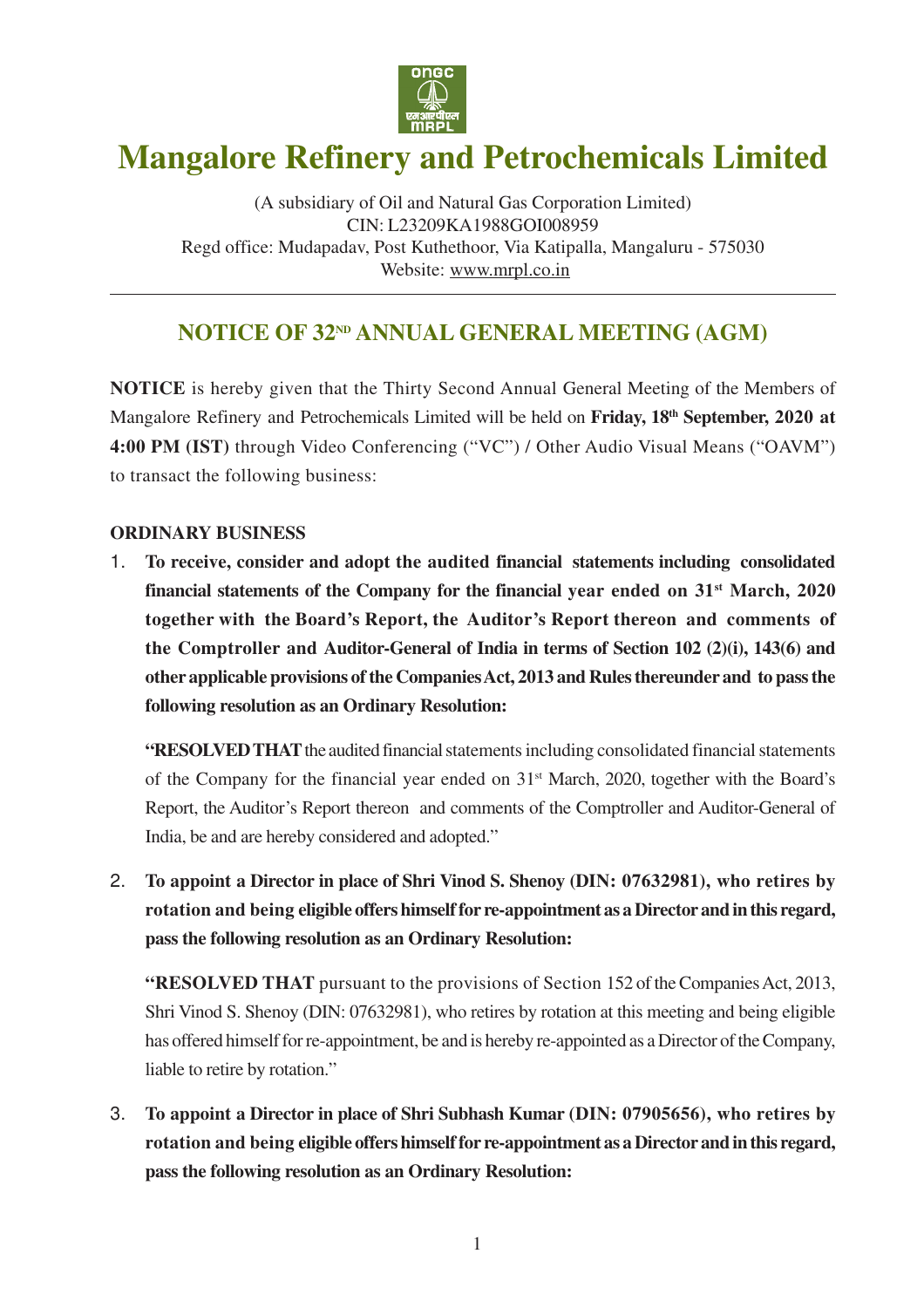

**"RESOLVED THAT** pursuant to the provisions of Section 152 of the Companies Act, 2013, Shri Subhash Kumar (DIN: 07905656), who retires by rotation at this meeting and being eligible has offered himself for re-appointment, be and is hereby re-appointed as a Director of the Company, liable to retire by rotation."

4. **To authorize Board of Directors of the Company to fix the remuneration of the Joint Statutory Auditors of the Company for the Financial Year 2020-21, in terms of the provisions of Section 139(5) read with Section 142 of the Companies Act, 2013 and to pass the following resolution as an Ordinary Resolution:**

**"RESOLVED THAT** pursuant to Section 139(5) read with Section 142 of the Companies Act, 2013, the Board of Directors of the Company be and is hereby authorised to decide and fix the remuneration and other terms and conditions, including reimbursement of out of pocket expenses in connection with the audit work, to the Joint Statutory Auditors to be appointed by Comptroller and Auditor General of India for the Financial Year 2020-21."

### **SPECIAL BUSINESS:**

5. **To appoint Shri Sunil Kumar (DIN: 08467559), as Director of the Company and in this regard, to consider and if thought fit, to pass with or without modification(s), the following resolution as an Ordinary Resolution:**

"**RESOLVED THAT** pursuant to the provisions of Section 149, 152, and other applicable provisions, if any, of the Companies Act, 2013 and Rules made thereunder, Shri Sunil Kumar (DIN: 08467559), who was appointed as a Government Nominee Director by the Ministry of Petroleum & Natural Gas (MoP&NG), Government of India, vide its letter No. C-31033/ 1/2016-CA/FTS:42979 dated 17/10/2019 and subsequently appointed as an Additional Director by the Board of Directors with effect from 17/10/2019 to hold office upto the date of this Annual General Meeting, in terms of Section 161 of the Companies Act, 2013, and in respect of whom the Company has received a notice in writing from a member under Section 160 of the Companies Act, 2013, signifying his intention to propose Shri Sunil Kumar (DIN: 08467559), as a candidate for the office of Director of the Company, be and is hereby appointed as Director of the Company liable to retire by rotation."

6. **To appoint Smt. Pomila Jaspal (DIN:08436633), as Director of the Company and in this regard, to consider and if thought fit, to pass with or without modification(s), the following resolution as an Ordinary Resolution:**

"**RESOLVED THAT** pursuant to the provisions of Section 149, 152, and other applicable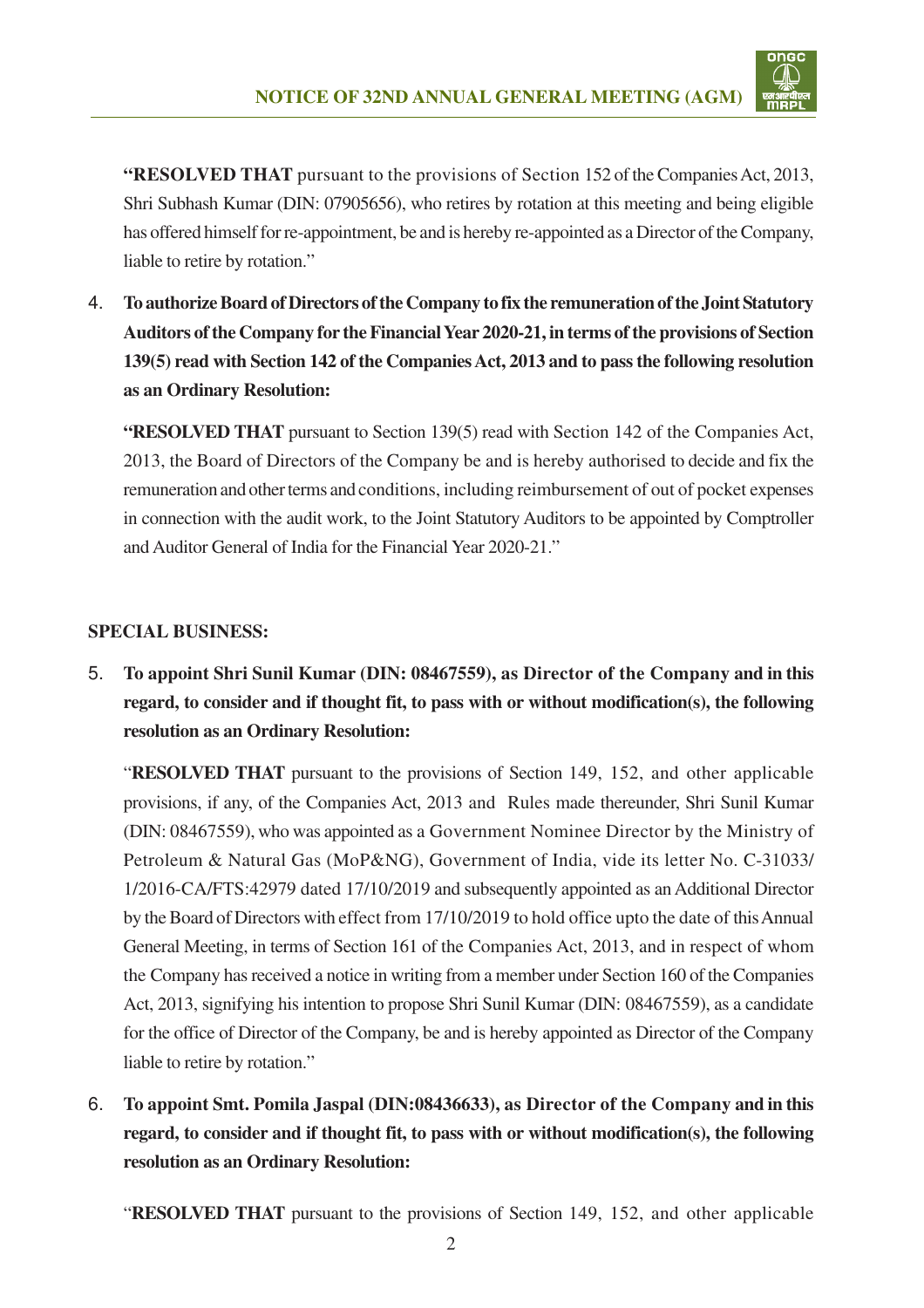

provisions, if any, of the Companies Act, 2013 and Rules made thereunder, Smt. Pomila Jaspal (DIN: 08436633), who was appointed as Director (Finance) by the Ministry of Petroleum & Natural Gas (MoP&NG), Government of India, vide their letter bearing No. CA-31013/5/ 2018-PNG(27963) dated 14/10/2019 and subsequently appointed as an additional Director by the Board of Directors with effect from 15/10/2019 to hold office until the date of this Annual General Meeting, in terms of Section 161 of the Companies Act, 2013, and in respect of whom the Company has received a notice in writing from a member under Section 160 of the Companies Act, 2013, signifying her intention to propose Smt. Pomila Jaspal (DIN: 08436633), as a candidate for the office of Director of the Company, be and is hereby appointed as Director (Finance) of the Company, on terms and conditions as may be determined by MoP&NG, Government of India."

7. **To appoint Shri Sanjay Varma (DIN: 05155972), as Director of the Company and in this regard, to consider and if thought fit, to pass with or without modification(s), the following resolution as an Ordinary Resolution:**

"**RESOLVED THAT** pursuant to the provisions of Section 149, 152, and other applicable provisions, if any, of the Companies Act, 2013 and Rules made thereunder, Shri Sanjay Varma (DIN: 05155972) who was appointed as Director (Refinery) by the Ministry of Petroleum & Natural Gas (MoP&NG), Government of India, vide their letter bearing No. CA-31013/1/ 2019-PNG (30910) dated 09/06/2020 and subsequently appointed as an Additional Director by the Board of Directors with effect from 09/06/2020 to hold office until the date of this Annual General Meeting, in terms of Section 161 of the Companies Act, 2013, and in respect of whom the Company has received a notice in writing from a member under Section 160 of the Companies Act, 2013, signifying his intention to propose Shri Sanjay Varma (DIN: 05155972), as a candidate for the office of Director of the Company, be and is hereby appointed as Director (Refinery) of the Company, on terms and conditions as may be determined by MoP&NG, Government of India."

# 8. **To ratify the remuneration of the Cost Auditors for the Financial Year 2020-21 and in this regard, to consider and if thought fit, to pass with or without modification(s), the following resolutions as Ordinary Resolutions:**

"**RESOLVED THAT** pursuant to the provisions of Section 148 and other applicable provisions of the Companies Act, 2013 and the Companies (Audit and Auditors) Rules, 2014 (including any statutory modification(s) or re-enactment thereof) the Cost Auditors appointed by the Board of Directors of the Company, to conduct the audit of the cost records of the Company for the financial year 2020-21, be paid the remuneration of  $\bar{\tau}$  2,15,000/- plus applicable taxes and  $\bar{\xi}$  25,000/- towards e-filling of Cost Audit Report plus applicable taxes. Fees payable to MCA for e-filling, travel cost, lodging, boarding and other expenses are to be paid at actual plus applicable taxes, as set out in the statement annexed to the notice convening this meeting."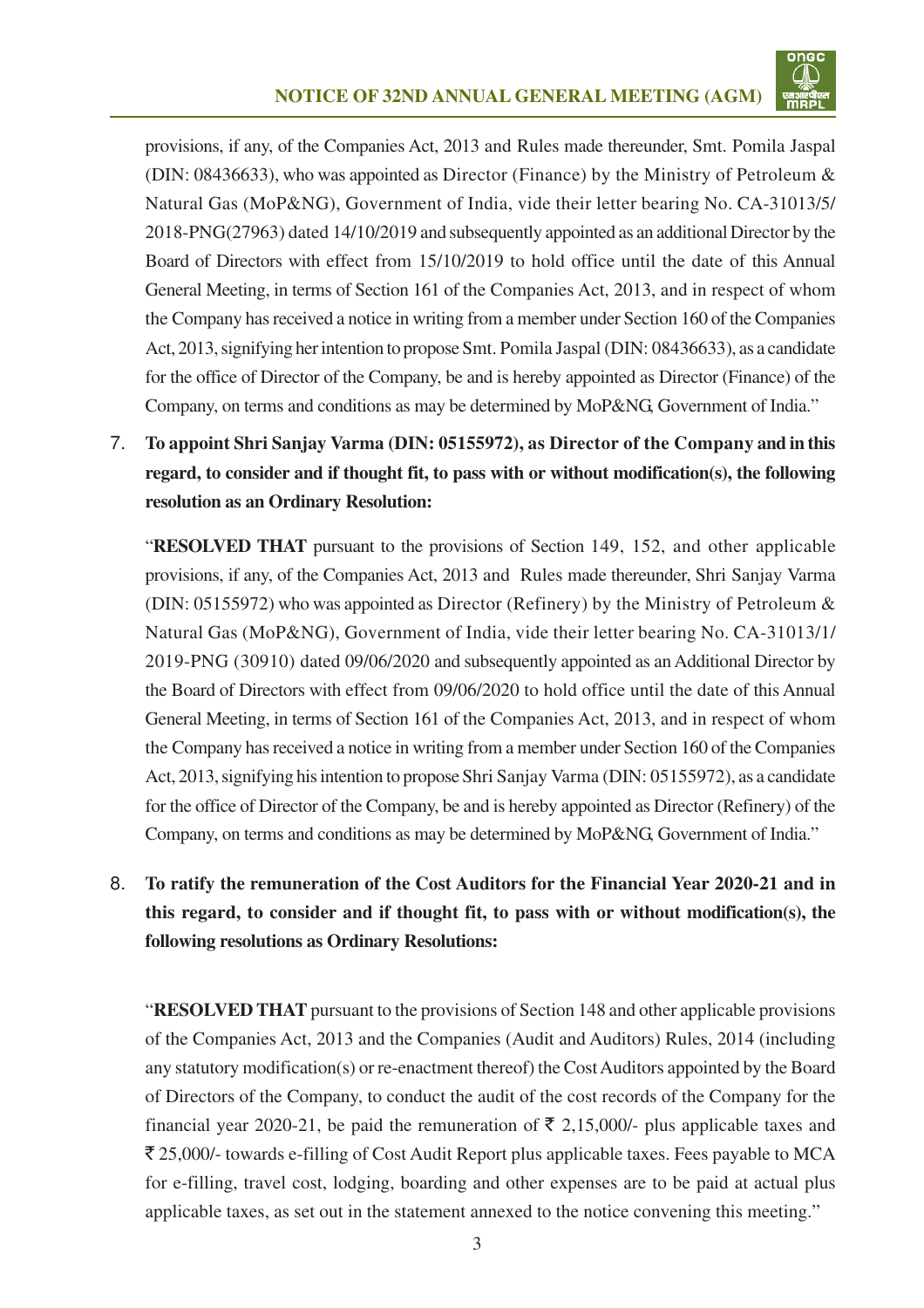

**"RESOLVED FURTHER THAT** the Board of Directors be and is hereby authorized to do all acts and take all such steps as may be necessary, proper or expedient to give effect to this resolution and delegate to any other officer of the Company."

9. **To raise funds upto** ` **5,000 crore through issue of unsecured non-convertible debentures (NCDs)/ Bonds and in this regard to consider and if thought fit, to pass with or without modification(s), the following resolutions as Special Resolutions:**

" **RESOLVED THAT** pursuant to Section 42 and other applicable provisions of the Companies Act, 2013 read with Rule 14(2) of the Companies (Prospectus and Allotment of Securities) Rules, 2014 and any other applicable statutory provisions (including any statutory modifications or re-enactment thereof) the Board of Directors of the Company (the "Board") be and is hereby authorized to make offer(s) or invitation(s) to subscribe to the unsecured non-convertible debentures (NCDs)/ Bonds upto  $\bar{\tau}$  5,000 Crore within overall limit of  $\bar{\tau}$  25,000 Crore, in one or more tranches / series, in domestic market, during the period commencing from date of passing of Special Resolution till completion of one year thereof or the date of next Annual General Meeting in the financial year 2021-22 whichever is earlier in conformity with rules, regulations, notifications and enactments as may be applicable from time to time, subject to the total borrowing powers of the company approved by shareholders under Section 180(1)(c) of the Companies Act, 2013."

 "**RESOLVED FURTHER THAT** the Board be and hereby authorised to do or delegate from time to time, all such acts, deeds and things as may be deemed necessary to give effect to private placement of such NCDs/Bonds including but not limited to determining the face value, issue price, issue size, tenor, timing, amount, security, coupon/interest rate, yield, listing, allotment and other terms and conditions of issue of Bonds/ Debentures as it may, in its absolute discretion, consider necessary."

by Order of the Board of Directors

Sd/- **Dinesh Mishra Company Secretary**

Place : Mangalore Date: 14/08/2020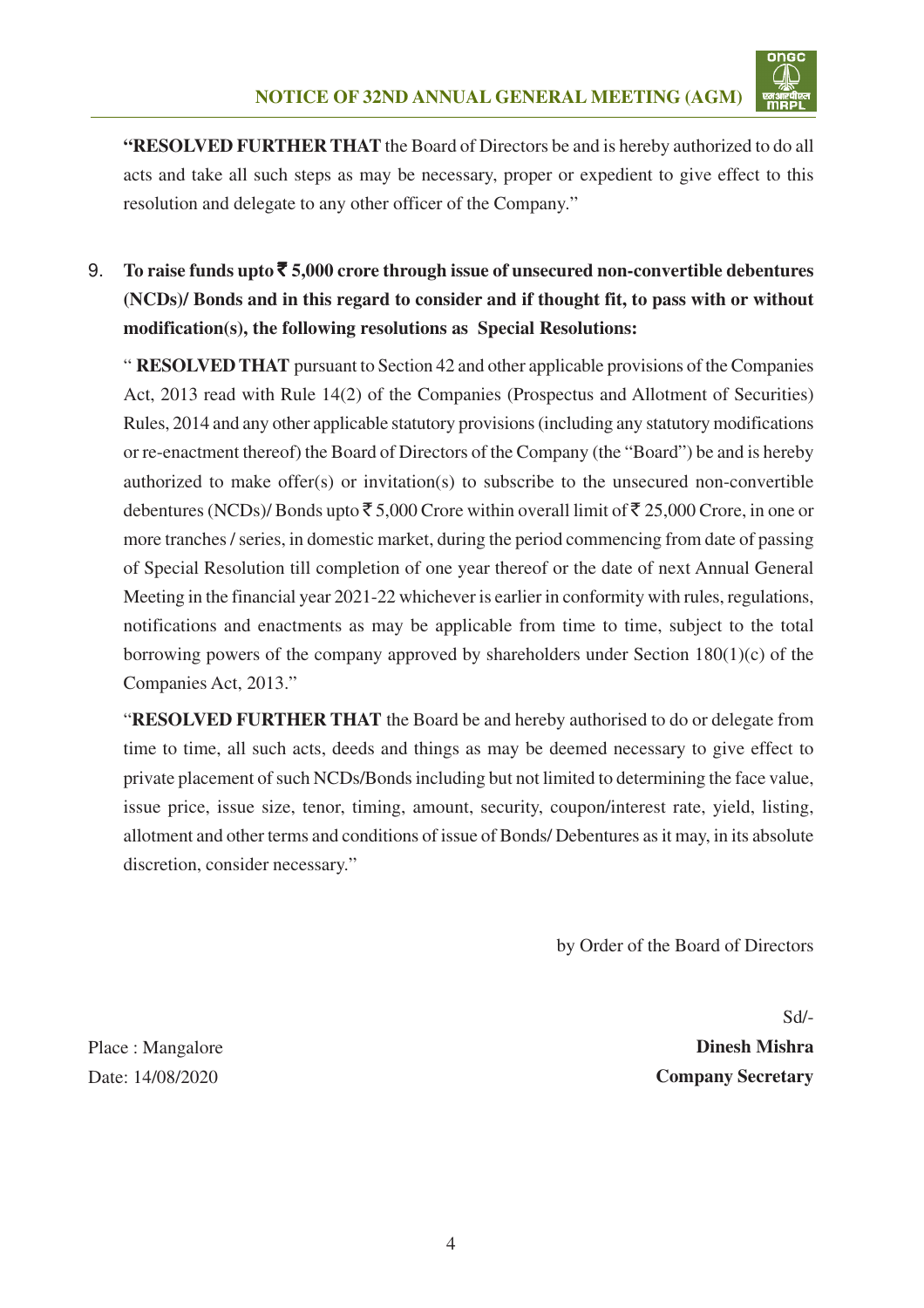

#### **NOTES:**

- 1. In view of the continuing COVID-19 pandemic, the Ministry of Corporate Affairs ("MCA") has vide its circular dated May 5, 2020 read with circulars dated April 8, 2020 and April 13, 2020 permitted the holding of the Annual General Meeting ("AGM") through Video Conferencing (VC)/Other Audio Visual Means (OAVM), without the physical presence of the Members at a Common venue. In compliance with the provision of the Companies Act, 2013 ("Act"), SEBI (Listing Obligations and Disclosure Requirements) Regulations, 2015 (" SEBI Listing Regulations") and MCA Circulars, the AGM of the company is being held through VC/OAVM.
- 2. In view of the massive outbreak of the COVID-19 pandemic, social distancing is a norm to be followed and pursuant to the Circular No. 14/2020 dated April 08, 2020, Circular No.17/ 2020 dated April 13, 2020 issued by the Ministry of Corporate Affairs followed by Circular No. 20/2020 dated May 05, 2020, physical attendance of the Members to the AGM venue is not required and Annual General Meeting (AGM) be held through Video Conferencing (VC) or Other Audio Visual Means (OAVM). Hence, Members can attend and participate in the ensuing AGM through VC/OAVM.
- 3. The Members can join the AGM in the VC/OAVM mode 15 minutes before and after the scheduled time of the commencement of the Meeting by following the procedure mentioned in the Notice. The facility of participation at the AGM through VC/OAVM will be made available for 1000 members on first come first served basis. This will not applicable to participation of large Shareholders (Shareholders holding 2% or more shareholding), Promoters, Institutional Investors, Directors, Key Managerial Personnel, the Chairpersons of the Audit Committee, Nomination and Remuneration Committee and Stakeholders Relationship Committee, Auditors etc. who are allowed to attend the AGM without restriction on account of first come first served basis.
- 4. The relevant explanatory statement pursuant to Section 102 of the Companies Act, 2013 in respect of Special Businesses, as set out above is annexed hereto.
- 5. The Notice of 32nd Annual General Meeting along with instructions for remote e-voting is sent to Members, Directors, Auditors and others entitled to, by permitted mode.
- 6. Pursuant to the provision of the Act, a Member entitled to attend and vote at the AGM is entitled to appoint a proxy to attend and vote on his/her behalf and the proxy need not be a Member of the Company. Since this AGM is being held pursuant to the MCA Circulars through VC / OAVM, physical attendance of Members has been dispensed with. Accordingly, the facility for appointment of proxies by the Member will not be available for the AGM and hence the Proxy Form and Attendance Slip are not annexed to this Notice.
- 7. Corporate members intending to permit their authorized representatives to attend the Annual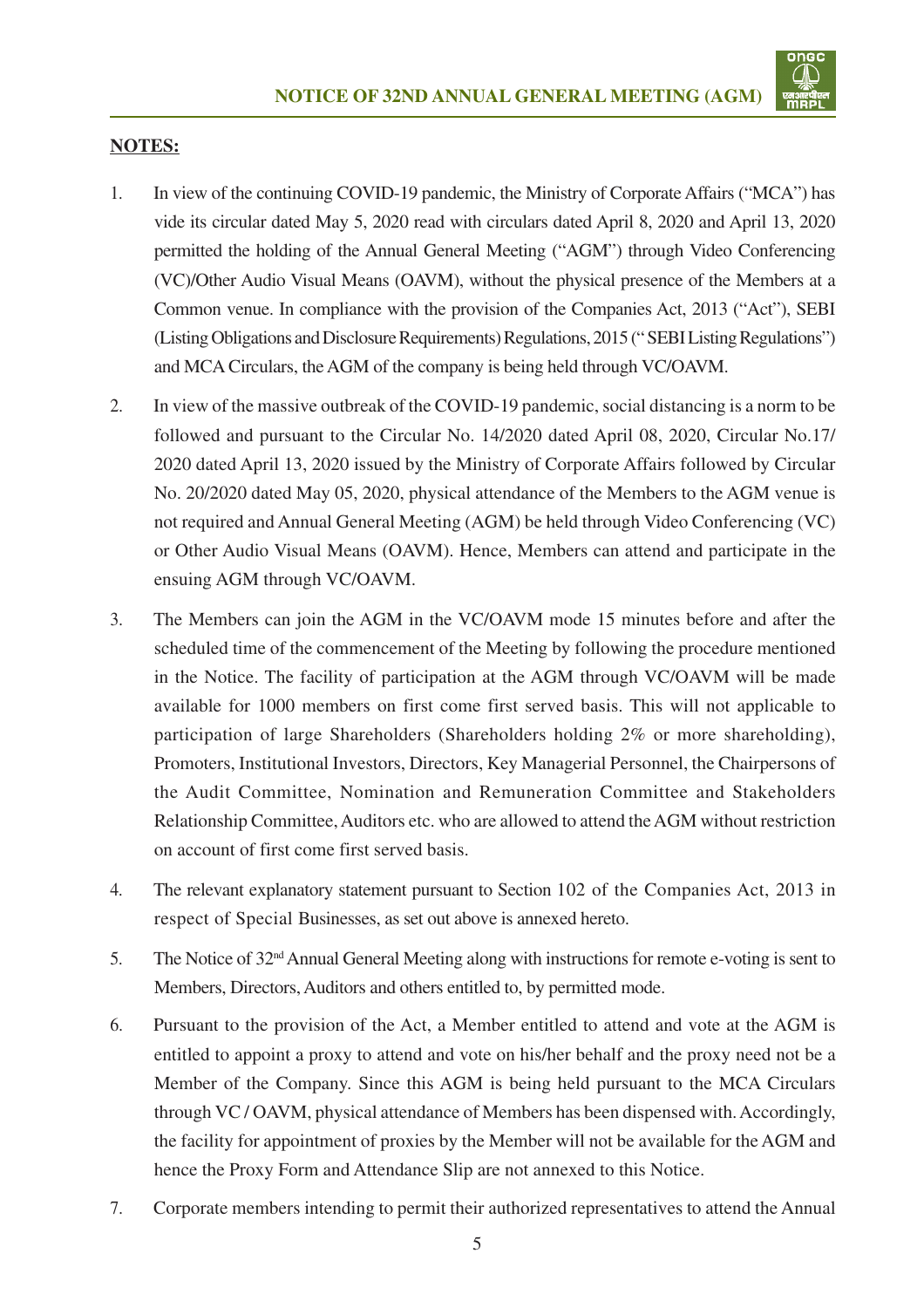

General Meeting pursuant to provisions of Section 113 of the Companies Act, 2013 are required to send a scanned certified copy of the relevant Board resolution authorizing the representative to attend  $\&$  vote on their behalf through remote e –voting at the e-meeting

- 8. Brief profile of the Directors seeking appointment/re-appointment, as mandated under SEBI (Listing Obligations and Disclosure Requirements) Regulations, 2015, forms part of the Notice. None of the Directors of the Company are in any way related to each other.
- 9. The company has announced Book Closure from 14/09/2020 to 18/09/2020 (both days inclusive) for the purpose of Annual General Meeting.
- 10. All correspondence should be addressed to the Registrar and Share Transfer Agent of the Company – M/s. Link Intime India Pvt. Ltd., C 101, 247 Park, L B S Marg, Vikhroli (West), Mumbai - 400 083, email : mrplirc@linkintime.co.in
- 11. In terms of Regulation 40(7) read with Schedule-VII of SEBI (Listing Obligations & Disclosure Requirements) Regulations, 2015, it is mandatory for the transferor and the transferee(s) of the physical shares to furnish copy of their PAN card for registration of transfer of shares. Transferor and the Transferee(s) are requested to furnish copies of their PAN card along with Share Transfer Deed duly completed and physical share certificate(s). For securities market transactions and/or for off-market or private transactions involving transfer of shares, the transferee(s) as well as transferor(s) shall furnish copy of PAN card to the company/Registrar and Transfer Agents, as the case may be, for registration of such transfer of securities. In case where PAN card is not available i.e. in case of residents of Sikkim, the identity proof shall be submitted for registration of such transfer of securities.
- 12. SEBI vide its notification dated 08/06/2018 has mandated that, except in case of transmission or transposition of securities , requests for effecting transfer of securities shall not be processed unless the securities are held in the dematerialized form with a depository. Members holding shares in physical form are therefore requested to dematerialize their share certificates.
- 13. Members desirous of obtaining any information on any item of business of this meeting are requested to forward the same before 11/09/2020 to the Company Secretary at the Registered Office of the Company or email at investor@mrpl.co.in, so that the same may be attended appropriately. Relevant documents referred to in the accompanying notice are open for inspection by the members through electronic mode on all working days i.e. Monday to Friday, between 3:30 pm and 5:00 p.m. up to 18/09/2020, the date of the 32nd Annual General Meeting.
- 14. In support of the "Green Initiative" measure taken by Ministry of Corporate Affairs (MCA), Government of India, New Delhi, enabling electronic delivery of documents and also in line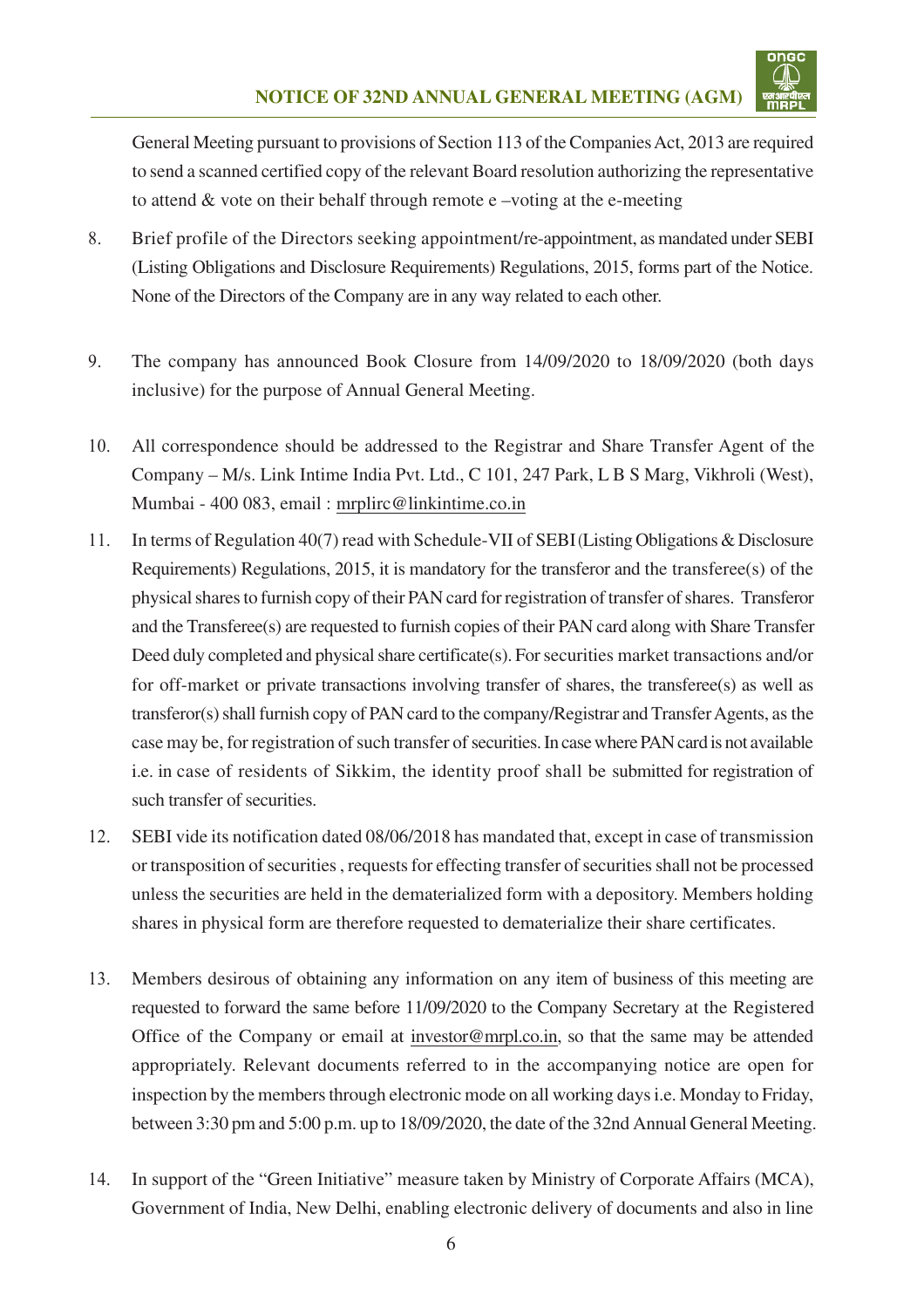

with circular Ref. No. CIR/CFD/DIL/7/2011 dated 05/11/2011 issued by Securities and Exchange Board of India (SEBI) and as prescribed under the relevant provisions under the Companies Act, 2013 and the Rules made thereunder, Company has sent Annual Reports in Electronic Mode to the shareholders who have registered their E-mail IDs either with the Registrar and Transfer Agents or with the depositories. Members who have not registered their email address with Company can register the same by submitting a duly filled-in E-Communication Registration Form available on the website of the Company www.mrpl.co.in to M/s. Link Intime India Pvt Ltd. or Investor Relation Cell of the Company. Members holding shares in demat form are requested to register their email address with their Depository Participant(s) only.

15. Pursuant to Section 108 of the Companies Act, 2013 Rule 20 of the Companies (Management) and Administration) Rules, 2014, as amended and Regulation 44 of SEBI (Listing Obligations and Disclosure Requirements) Regulations, 2015, remote e-voting facility is being provided to Members to exercise their right to vote on the resolutions proposed to be passed at the  $32<sub>nd</sub>$ AGM by electronic means. The Members, whose names appear in the Register of Members/ list of Beneficial Owners as on the cut-off date of 11/09//2020, are entitled to vote on the Resolutions set forth in this Notice. The Members may cast their votes on electronic voting system from place other than the venue of the meeting (remote e-voting).

The remote e-voting period will commence at 15/09/2020 and will end at 17/09/2020. In addition, only those members/shareholders who will be present at the  $32<sup>nd</sup>$  e-AGM through video conferencing facility who have not cast their vote by remote e-voting shall be eligible to cast their vote during the  $32<sup>nd</sup>$ e-Annual General Meeting.

- 16. Pursuant to the provisions of IEPF Rules and the applicable provisions of the Companies Act, 2013, the company has transferred the unpaid or unclaimed dividend for the years 2004-05, 2005-06, 2006-07, 2007-08, 2008-09, 2009-10, 2010-11 and 2011-12 on due dates to the Investor Education & Protection Fund (IEPF) established by the Central Government. Pursuant to the provisions of Investor Education and Protection Fund (Uploading of information regarding unpaid and unclaimed amounts lying with Companies) Rules, 2012, the company has uploaded the details of unpaid and unclaimed dividend amount lying with the company as on 03/08/2019 (date of last Annual General Meeting) on the website of the company (www.mrpl.co.in) and also on the website of the Ministry of Corporate Affairs.
- 17. MCA vide its Notification dated 05/09/2016 has notified Investor Education and Protection Fund Authority (Accounting, Audit, Transfer and Refund) Rules, 2016 and the Investor Education and Protection Fund Authority (Accounting, Audit, Transfer and Refund)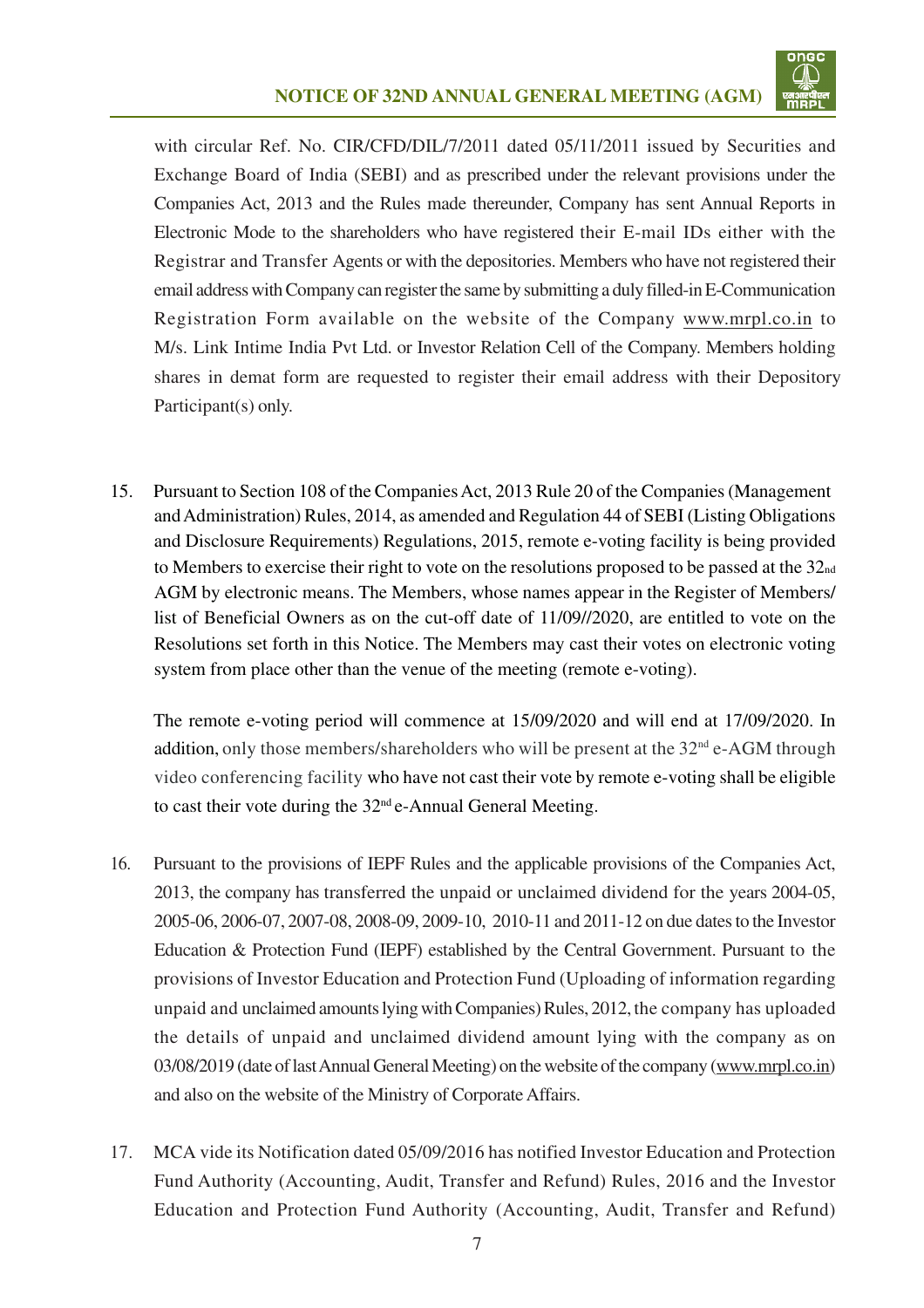

Amendment Rules, 2017 on 28/02/2017. Pursuant to the provisions of these Rules shares in respect of whom the dividend hasn't been claimed by the shareholders, shall be credited to a Demat Account of the Authority. Accordingly, individual shareholders who haven't claimed dividend for the last 7 years are requested to send an application to the Company/ RTA for claiming unclaimed dividend for the year 2015-16 onwards as the company has not declared any dividend for the FY 2012-13, 2013-14 and 2014-15. Shareholders are requested to claim the unclaimed dividend so that the shares will not be transferred to Demat Account of IEPF Authority. Please note that no claim shall lie against company in respect of the unclaimed dividend and shares transferred to the IEPF Authority. However, the unclaimed shares and dividend can be claimed from the IEPF by making necessary application in the prescribed Form (IEPF-5) available on the website of Ministry of Corporate Affairs at www.iepf.gov.in.

- 18. Members holding shares in physical form may avail of the facility of nomination in terms of Section 72 of the Companies Act, 2013 by executing Form SH-13 as prescribed in the Companies (Share Capital & Debenture) Rules, 2014 any person to whom their shares in the company shall vest on occurrence of events stated in the Form. Those holding shares in physical form may download the Form SH-13 from the website of the Company i.e. www.mrpl.co.in and send Form in duplicate to RTA of the company. In case of shares held in dematerialized form, the nomination has to be lodged with the respective DP.
- 19. Members holding shares in multiple folios in physical mode are requested to apply for consolidation to the Company or its RTA along with relevant share certificates.
- 20. Members are requested to notify immediately any change of address :
	- i) To the DP in respect of shares held in dematerialized form, and
	- ii) To the Company at its registered office or to its RTA in respect of their physical shares, quoting their folio number.
- 21. Non-Resident members are requested to inform the RTA about:
	- i) Change in their residential status on return to India for permanent settlement.
	- ii) Particulars of their bank account maintained in India with complete name, branch, account type, account number, IFSC Code, MICR No. and address of the Bank with pin code number, if not furnished earlier.
- 22. In terms of Regulation 12 of SEBI (Listing Obligations and Disclosure Requirements) Regulations, 2015 SEBI has advised all the concerned to use electronic mode of payment facility approved by the Reserve Bank of India for making cash payment viz. dividends, interest, redemption or repayment amounts to the investors. Provided that where it is not possible to use electronic mode of payment, payable-at-par warrants or cheques or Demand Drafts may be issued. In the cases of shareholder(s),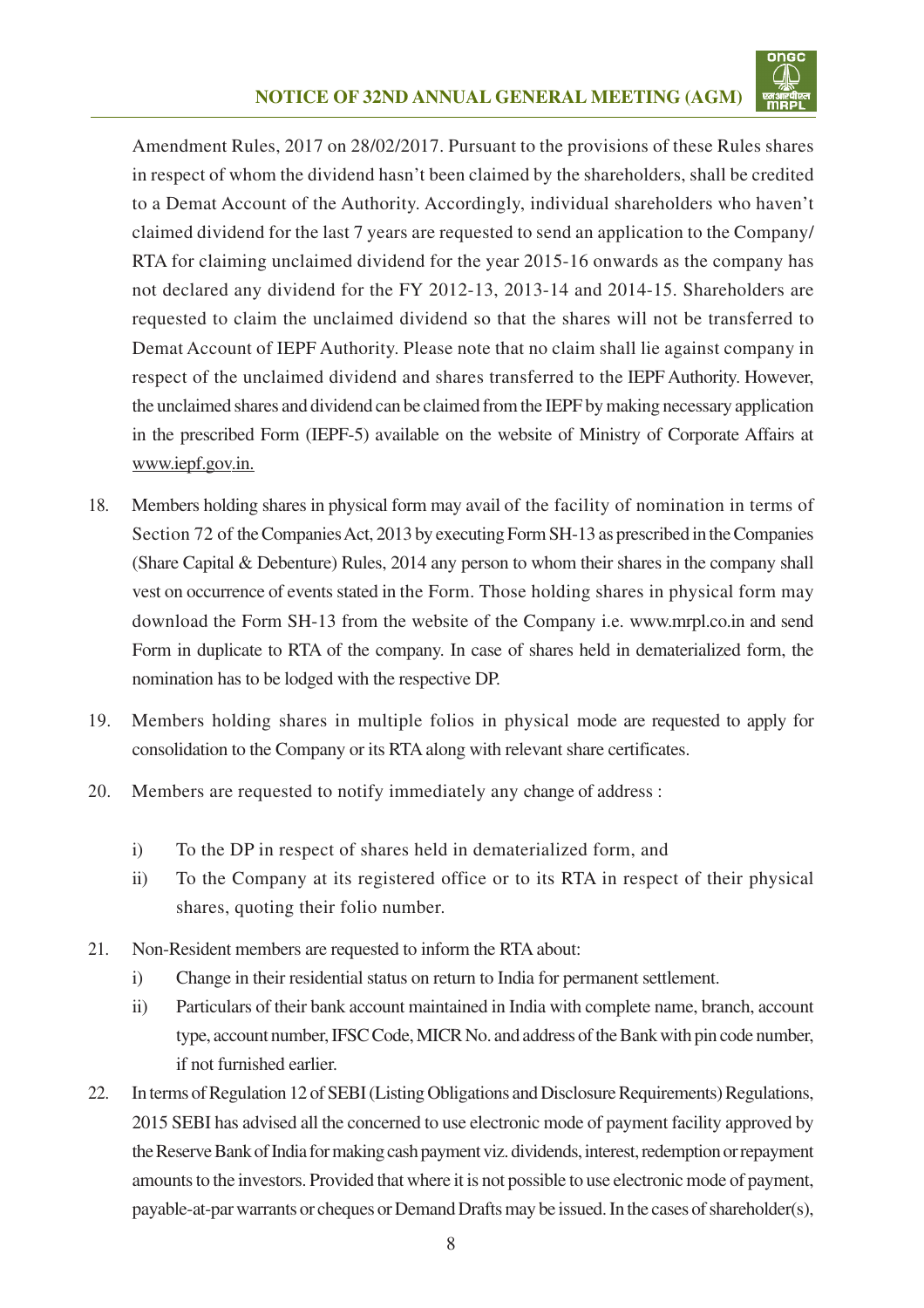

where it is not possible to effect electronic payment, SEBI has advised to print bank details on the dividend warrant instruments issued to them. However, in case of those shareholders, whose bank details are not available, the company shall mandatorily print the address of the investors on such payment instruments.

In order to facilitate the shareholders who are holding the shares in Physical Form, our Company has hosted various Forms including e-payment mandate form, on its website www.mrpl.co.in under the menu "Investors" & Sub-Menu "Shareholders". Shareholders can download the requisite form, fill it as per the direction given therein and forward the same to the R&T Agent with attachments. Form can also be obtained from our R&T Agents.

Shareholders who are holding shares in Electronic Form are requested to contact their respective Depository Participants (DP) only for updating their bank details. They are also advised to seek 'Client Master Advice' from their respective DP to ensure that correct updation has been carried out in their record. It may be noted that the bank details provided by the Depositories is solely used by the company to effect the payment of dividend. Hence, it is utmost necessary for shareholders to ensure that the correct Bank details are updated with DPs.

- 23. The Company has appointed Shri Narsimha Pai, Partner, M/s P. N Pai & Co., Practicing Company Secretaries, Mangalore to act as the Scrutinizer, to scrutinize the remote e-voting. The Members desiring to vote through remote e-voting are requested to refer to the detailed procedure given hereinafter.
- 24. Detailed procedure for "Remote e-voting" is annexed which forms part of this notice.
- 25. In case of joint holders, attending the meeting, only such joint holder, who is higher in the order of names, will be entitled to vote at the Meeting.
- 26. The Register of Directors and Key Managerial Personnel and their Shareholdings maintained under Section 170 of the Companies Act, 2013, the Register of Contracts or arrangements in which Directors are interested under Section 189 of the Companies Act, 2013 will be made accessible for inspection at the 32<sup>nd</sup> e-Annual General Meeting through electronic mode and shall remain open and accessible to any member during the continuance of the meeting.
- 27. Pursuant to Section 139 of the Companies Act, 2013, the Auditors of a Government Company are appointed by the Comptroller and Auditor General of India (C&AG) and in pursuance to Section 142 of the Companies Act, 2013, their remuneration is to be fixed by the Company in the Annual General Meeting or in such manner as the Company in general meeting may determine. The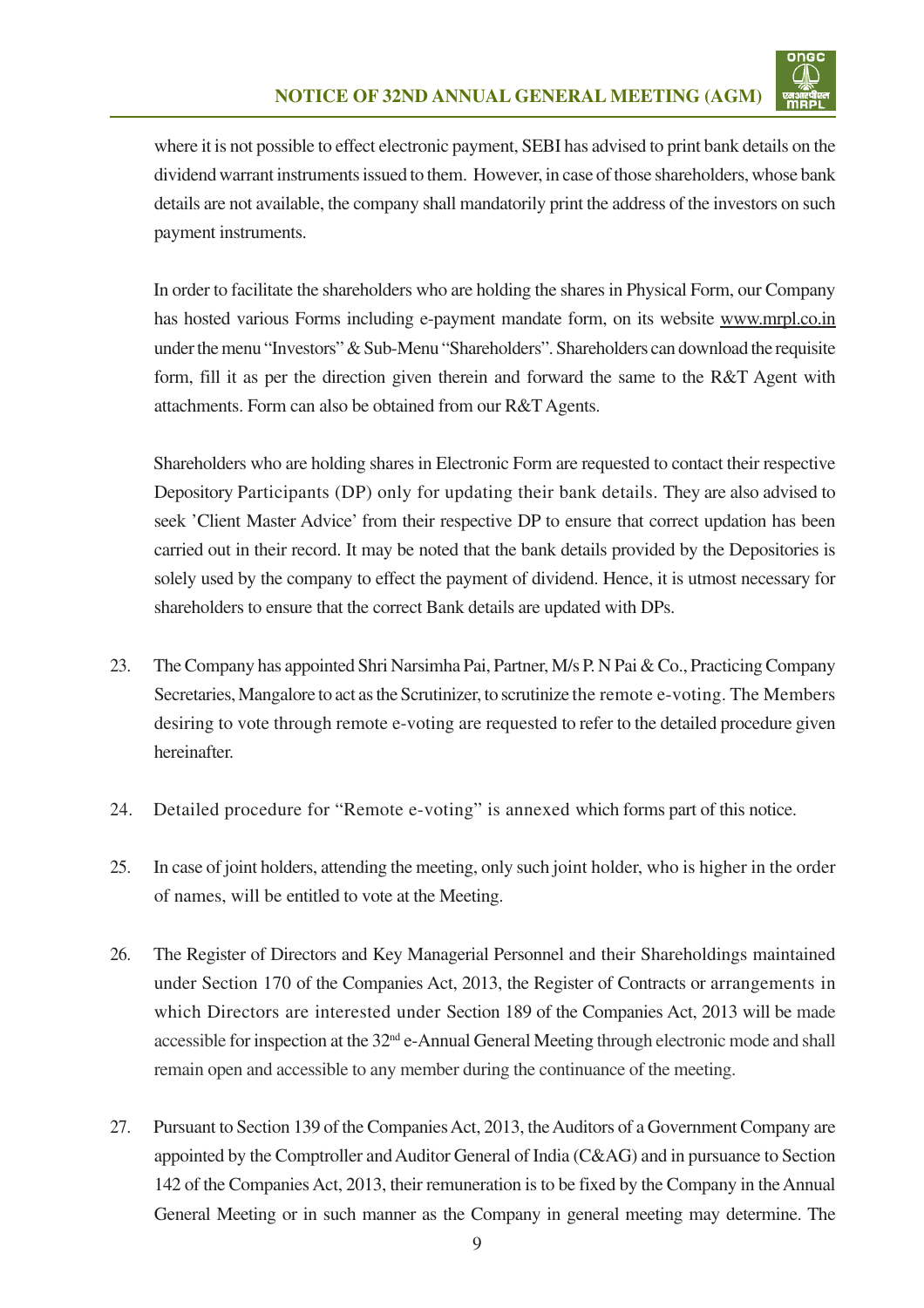

Members of the Company in 31<sup>st</sup> Annual General Meeting held on 03/08/2019, authorized the Board of Directors to fix the remuneration of Auditors appointed for the financial year 2019-20. Accordingly, the Board of Directors fixed remuneration of  $\bar{\tau}$  25,00,000/- (Rupees Twenty Five Lakh only) for the Statutory Auditor for the financial year 2019-20 in addition to applicable service tax, education cess and reimbursement of actual traveling and out-of-pocket expenses. The Statutory Auditors of the Company for the year 2020-21 are yet to be approved by the C&AG. Accordingly, the Members may authorise the Board to fix an appropriate remuneration of Statutory Auditors as may be deemed fit by the Board for the financial year 2020-21.

- 28. In compliance with the aforesaid MCA Circular and SEBI Circular dated May 12, 2020, Notice of the AGM along with the Annual Report 2019-20 is being sent only through electronic mode to those members whose email address are registered with the company/ Depositories. Member may note that the Notice and Annual Report 2019-20 will also be available on the Company's Website www.mrpl.co.in, website of the Stock Exchange i.e BSE Limited and National Stock Exchange of India Limited at www.bseindia.com and www.nseindia.com respectively, and on the website of NSDL htpps://www.evoting.nsdl.com
- 29. Member attending the AGM through VC/OAVM shall be counted for the purpose of reckoning the quorum under section 103 of the Act.
- 30. Since the AGM will be held through VC/OAVM, the Route Map is not annexed in this Notice.

# **INSTRUCTIONS FOR MEMBERS FOR ATTENDING THE AGM THROUGH VC/ OAVM ARE AS UNDER:**

- 1. Member will be provided with a facility to attend the AGM through VC/OAVM through the NSDL e-Voting system. Members may access the same at https://www.evoting.nsdl.com under shareholders/members login by using the remote e-voting credentials. The link for VC/OAVM will be available in shareholder/members login where the EVSN:113374 of Mangalore Refinery and Petrochemicals Ltd. will be displayed.
- 2. Members are encouraged to join the Meeting through Laptops for better experience.
- 3. Further Members will be required to allow Camera and hence advised to use Internet with a good speed to avoid any disturbance during the meeting.
- 4. Please note that Participants Connecting from Mobile Devices or Tablets or through Laptop connecting via Mobile Hotspot may experience Audio/Video loss due to fluctuation in their respective network. It is therefore recommended to use Stable Wi-Fi or LAN Connection to mitigate any kind of aforesaid glitches.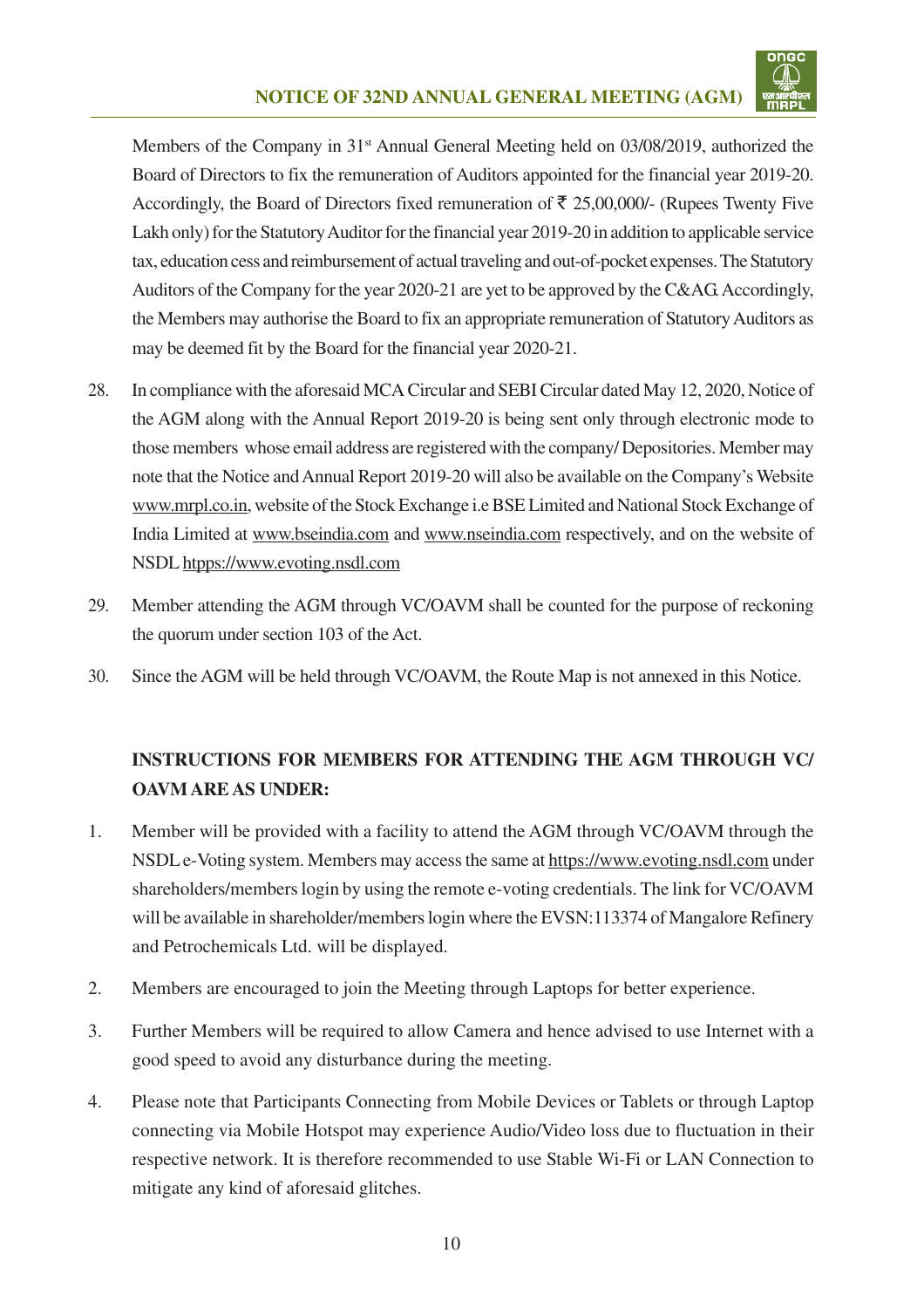

- 5. Shareholders who would like to express their views/ask questions during the meeting may register themselves as a speaker may send their request 5 **days prior to meeting** i.e on or before 13/09/2020 mentioning their name, demat account number/folio number, email id, mobile number at investor@mrpl.co.in The same will be replied by the company suitably.
- 6. Those shareholders who have registered themselves as a speaker will only be allowed to express their views/ask questions during the meeting.The Company reserves the right to restrict the number of speakers depending on the availability for time for the AGM.
- 7. In case of any queries, you may refer the Frequently Asked Questions (FAQs) for Shareholders and e-voting user manual for Shareholders available at the download section of www.evoting.nsdl.com or call on toll free no.: 1800-222-990 or send a request to (Ms. Sarita Mote) at evoting@nsdl.co.in

### **Other Instruction**

- 8. The Scrutinizer shall, immediately after the conclusion of voting at the AGM, first count the votes cast during the AGM, thereafter unblock the votes cast through remote e-voting and make, not later than 48 hours of conclusion of the AGM, a consolidated Scrutinizer's Report of the total votes cast in favour or against, if any, to the chairman or a person authorised by him in writing, who shall countersign the same.
- 9. The result declared along with the Scrutinizer's Report shall be placed on the Company's website www.mrpl.co.in and on the website of NSDL https://www.evoting.nsdl.com immediately. The Company shall simultaneously forward the result to National Stock Exchange of India Limited and BSE Limited, where the shares of the Company are listed.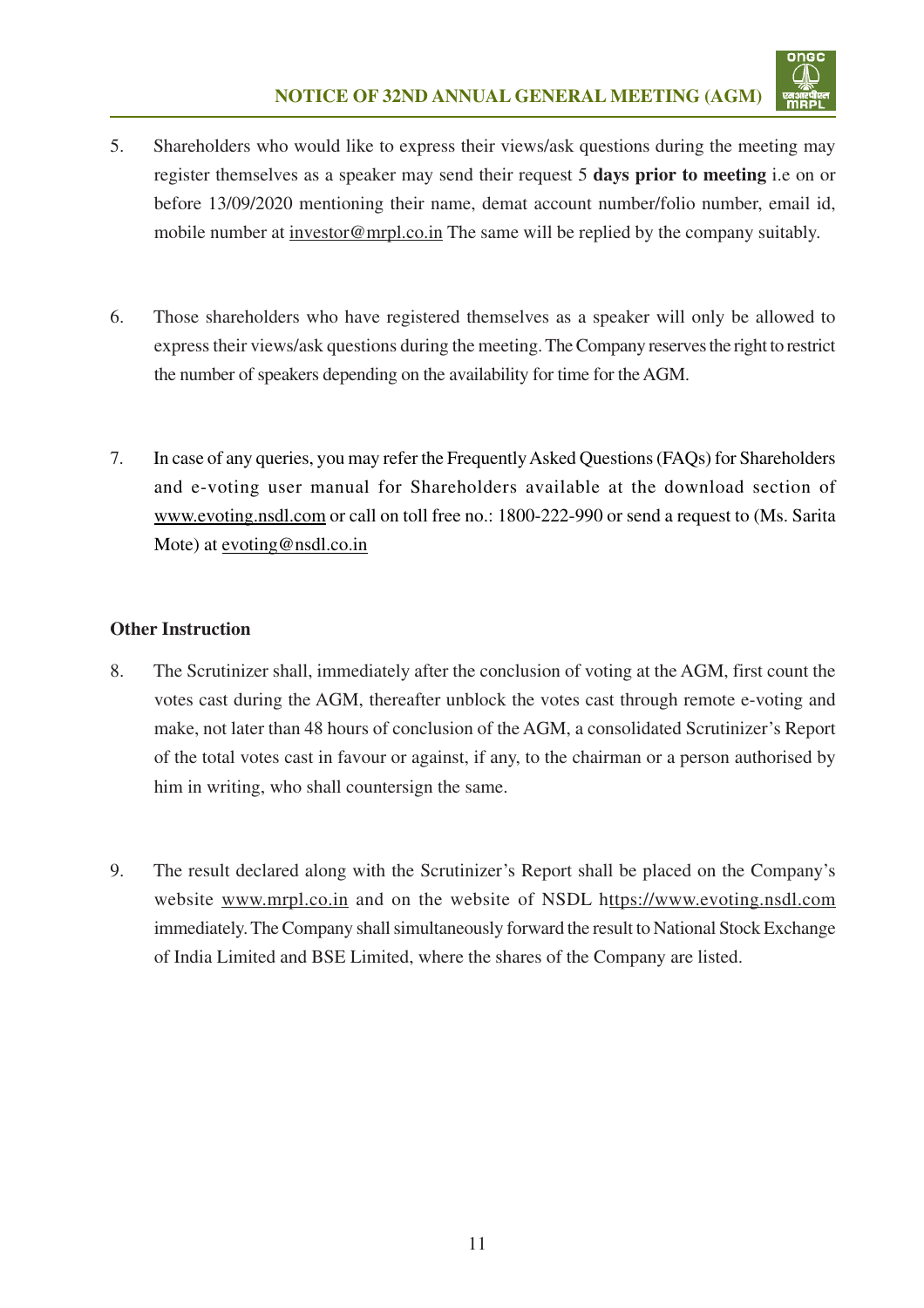

#### **ANNEXURE TO THE NOTICE**

### **EXPLANATORY STATEMENT PURSUANT TO SECTION 102(1) OF THE COMPANIES ACT, 2013**

The following Explanatory Statement sets out all material facts relating to the Special Business mentioned in the accompanying Notice:

#### **Item No. 5:**

Shri Sunil Kumar (DIN:08467559), who was appointed as a Government Nominee Director by the Ministry of Petroleum and Natural Gas (MoP&NG), Government of India, vide its letter No C-31033/ 2016-CA/FTS:42979 dated 17/10/2019 and subsequently appointed as an Additional Director by the Board of Directors with effect from 17/10/2019 to hold office upto the date of this Annual General Meeting, In terms of section 161 of the companies Act,2013, and in respect of whom the Company has received a notice in writing from a member under Section 160 of the Companies Act, 2013, signifying his intension to propose Shri Sunil Kumar (DIN:08467559), as a candidate for the office of Director of the Company, be and is hereby appointed as Director of the Company, liable to retire by rotation, on terms and conditions as may be determined/ by MoP&NG, Government of India

His Brief resume, Inter- alia, giving nature of expertise in specific functional areas, shareholding in the Company, other Directorship, Membership/Chairmanship of Committees and other particulars are provided at **"Annexure-A"** which forms a part of this notice. Shri Sunil Kumar is not related to any of the Directors of the Board. He doesn't hold any equity shares of the Company.

#### **Item No 6:**

Smt. Pomila Jaspal (DIN: 08436633) was appointed as Director (Finance) by the Ministry of Petroleum & Natural Gas (MoP&NG), Government of India, vide their letter bearing No. CA-31013/5/2018-PNG (27963) dated 14/10/2019 and subsequently appointed as an Additional Director by the Board of Directors with effect from 15/10/2019 to hold office until the date of this Annual General Meeting, in terms of Section 161 of the Companies Act, 2013, and in respect of whom the Company has received a notice in writing from a member under Section 160 of the Companies Act, 2013, signifying his intention to propose Smt. Pomila Jaspal (DIN: 08436633), as a candidate for the office of Director of the Company, be and is hereby appointed as Director (Finance) of the Company, on term and conditions as may be determined/ by MoP&NG, Government of India.

Her brief resume, inter-alia, giving nature of expertise in specific functional areas, shareholding in the Company, other Directorship, Membership/ Chairmanship of Committees and other particulars are provided **"Annexure-A"** which forms a part of this notice. Smt. Pomila Jaspal is not related to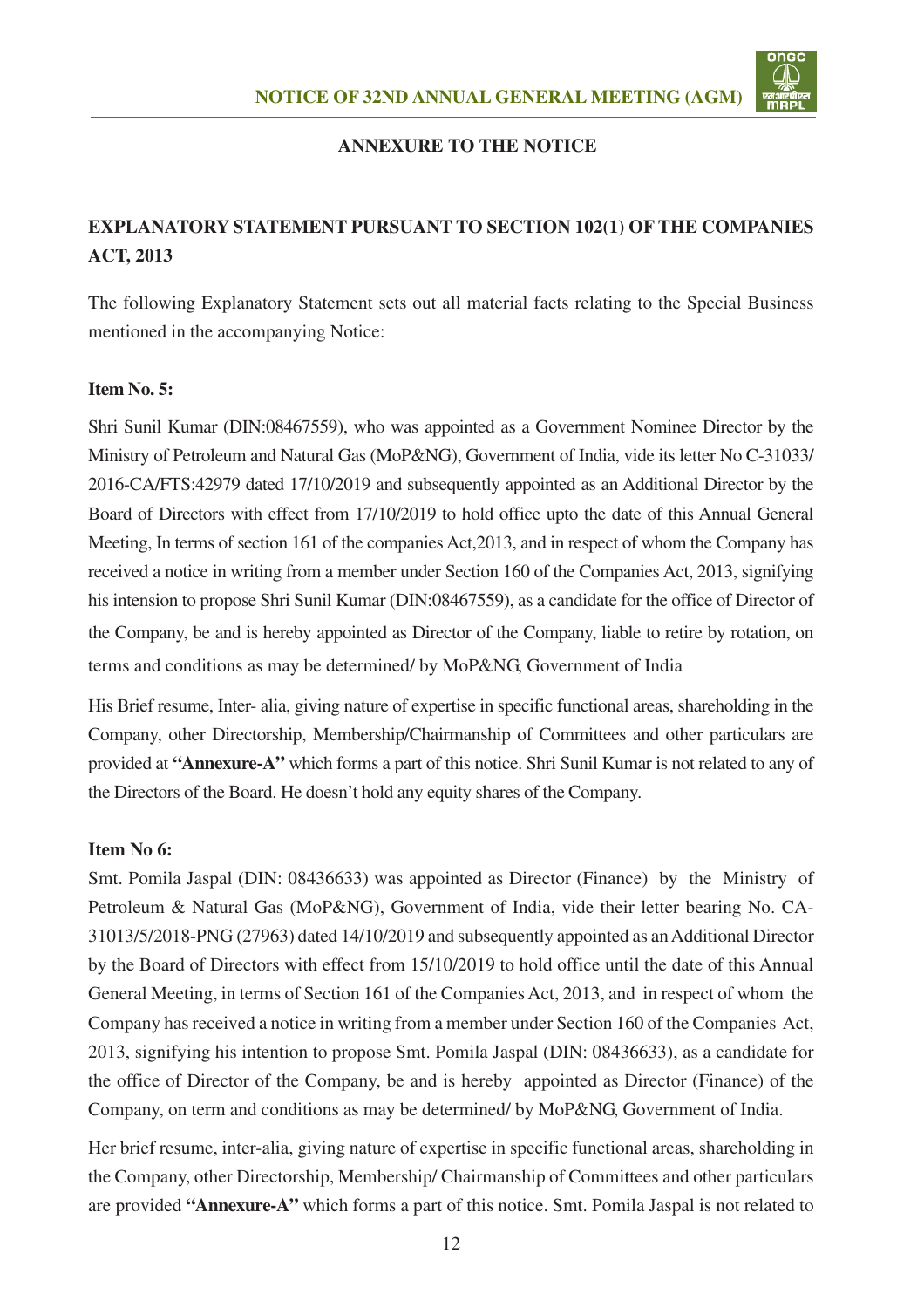

any of the Directors of the Board. She doesn't hold any equity shares of the Company.

#### **Item No. 7:**

Shri Sanjay Varma (DIN: 05155972) who was appointed as Director (Refinery) by the Ministry of Petroleum & Natural Gas (MoP&NG), Government of India, vide their letter bearing No. CA-31013/1/2019-PNG (30910) dated 09/06/2020 and subsequently appointed as an Additional Director by the Board of Directors with effect from 09/06/2020 to hold office until the date of this Annual General Meeting, in terms of Section 161 of the Companies Act, 2013, and in respect of whom the Company has received a notice in writing from a member under Section 160 of the Companies Act, 2013, signifying his intention to propose Shri Sanjay Varma, as a candidate for the office of Director of the Company, be and is hereby appointed as Director (Refinery) of the Company, on term and conditions as may be determined/ by MoP&NG, Government of India.

His brief resume, inter-alia, giving nature of expertise in specific functional areas, shareholding in the Company, other Directorship, Membership/ Chairmanship of Committees and other particulars are provided **"Annexure-A"** which forms a part of this notice. Shri Sanjay Varma is not related to any of the Directors of the Board. He doesn't hold any equity shares of the Company.

#### **ITEM No.8:**

In accordance with the provisions of Section 148 of the Companies Act, 2013 (the Act) and the Companies (Audit and Auditors) Rules, 2014 (the Rules), the Company is required to appoint a Cost Auditor to audit the cost records of the Company for the financial year 2020-21. On the recommendation of the Audit Committee, the Board approved the appointment of M/s Chandra Wadhwa & Co, Cost Accountant as the Cost Auditor of the Company for the financial year 2020-21 at remuneration of  $\bar{\mathcal{F}}$  2,15,000/- plus applicable taxes and  $\bar{\mathcal{F}}$  25,000/- towards e-filling of Cost Audit Report plus applicable taxes. Fees payable to MCA for e-filling, travel cost, lodging, boarding and other expenses are to be paid at actual plus applicable taxes. The Board has re-appointed M/s Chandra Wadhwa & Co, Cost Accountant as the Cost Auditor for FY 2020-21at a remuneration of  $\bar{\xi}$  2,15,000/- plus applicable taxes and  $\bar{\xi}$  25,000/- towards e-filling of Cost Audit Report plus applicable taxes. Fees payable to MCA for e-filling, travel cost, lodging, boarding and other expenses are to be paid at actual plus applicable taxes, on the recommendations of the Audit Committee.

As per Rule 14 of the Companies (Audit and Auditors) Rule, 2014 read with Section 148 (3) of the Companies Act, 2013, the remuneration approved by the Board of Directors shall be ratified by the shareholders. Accordingly, members are requested to ratify the remuneration payable to the Cost Auditors for the financial year 2020-21.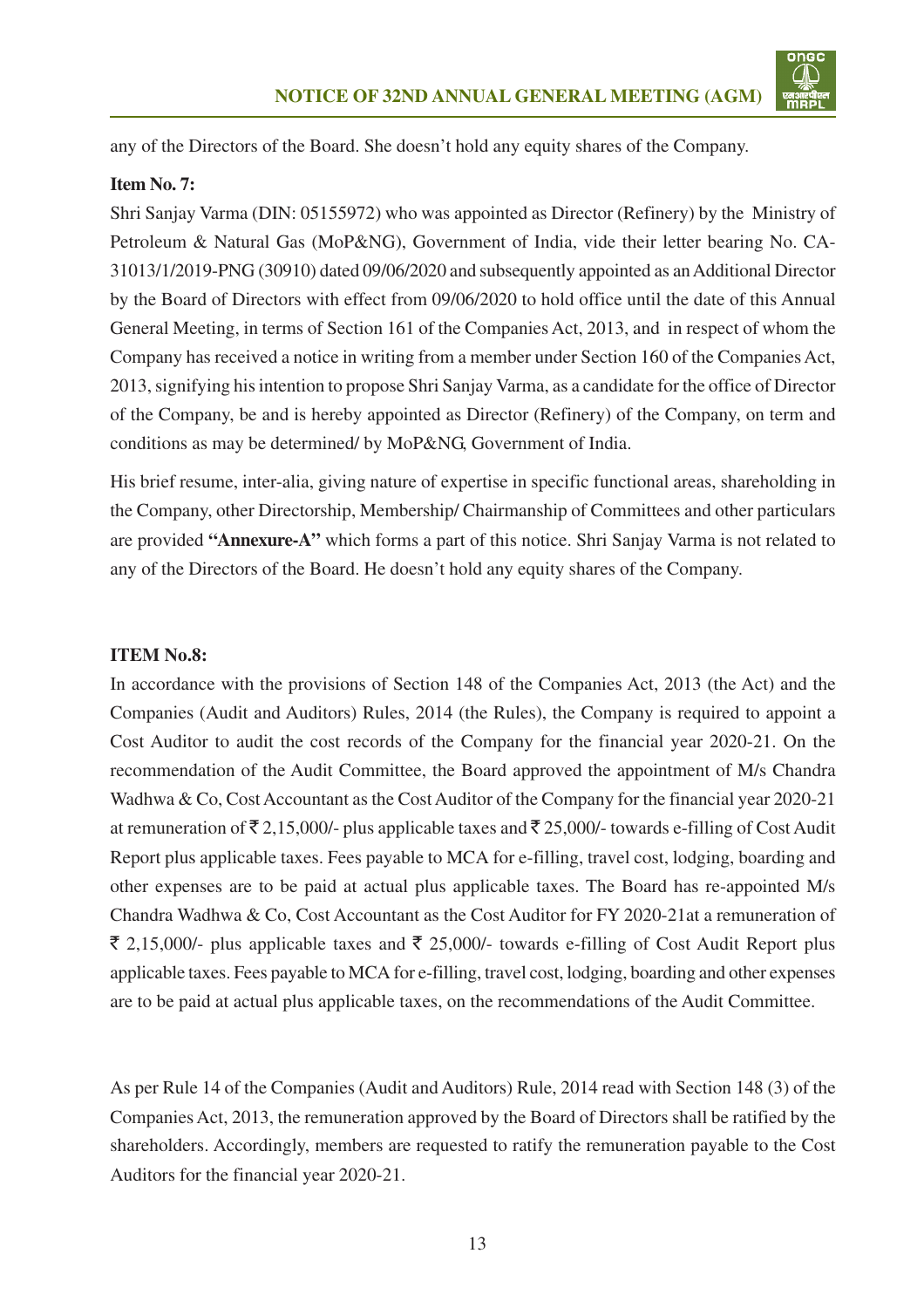

None of the Directors, Key Managerial Personnel and their relatives are concerned or interested in this Resolution.

The Board recommends the Resolutions for ratification of the members.

### **Item No. 9 :**

As per provisions of Section 42 of the Companies Act, 2013 read with Rule 14(2) of the Companies (Prospectus and Allotment of Securities) Rules, 2014, a Company shall not make private placement of its securities unless the proposed offer of securities or invitation to subscribe to securities has been previously approved by shareholders of the Company by a Special Resolution for each of the offers or invitations. However, in case of offer or invitation for unsecured non-convertible debentures (NCDs)/ Bonds, it shall be sufficient if the Company passes a Special Resolution once a year for all the offers or invitations for such debentures during the year.

In view of the above, approval of the members of the Company is being sought to authorize the Board of Directors to make offer(s) or invitation(s) to subscribe to the unsecured non-convertible debentures (NCDs)/ Bonds upto  $\bar{\tau}$  5,000 crore, from the date of passing special Resolution till completion of one year thereof or the date of next Annual General Meeting in the financial year 2020-21 whichever is earlier, subject to ceiling of  $\bar{\tau}$  25000 Crore, approved by the shareholders under Section 180(1)(c) of Companies Act, 2013. The Board of Directors of the Company had considered the proposal and recommended the passing of proposed Special Resolution.

None of the Directors, Key Managerial Personnel and their relatives are, in any way, concerned or interested in the said resolutions either financially or otherwise, except to the extent of their equity holding in the Company.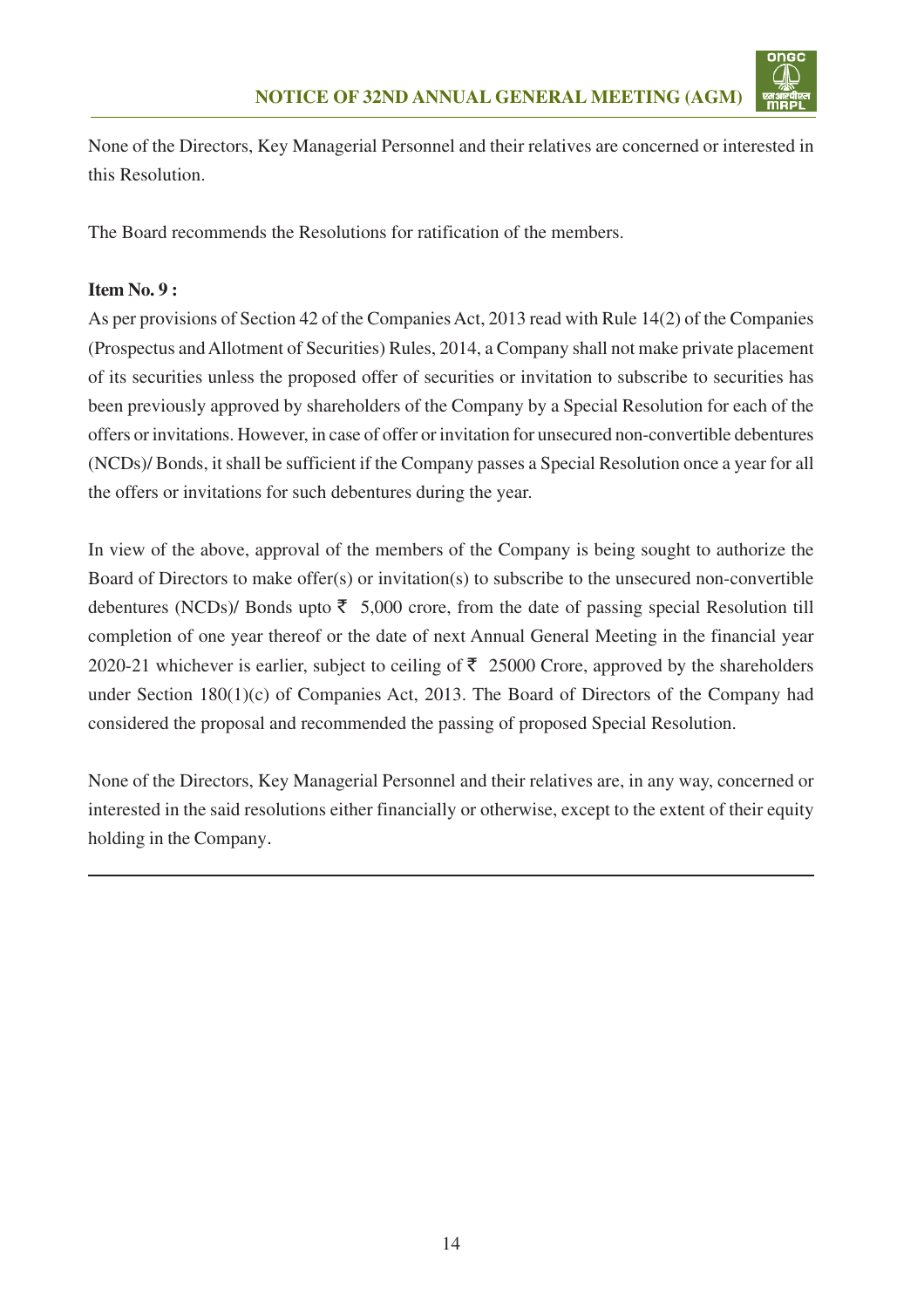#### **ANNEXURE 'A'**

# **DETAILS OF THE DIRECTORS SEEKING APPOINTMENT/ REAPPOINTMENT AT THE 32nd ANNUAL GENERAL MEETING**

| Name of Director                                                  | Smt. Pomila Jaspal                                                                                                                                                                                                                                                                                                                                                                                                                                                                                                                                                                                                                                                                                                                                                                                                                                                                                                                                                                                                                                                                                                                                                                                                                                                                                                                                                                                                                                                                                                                         | Shri Sanjay Varma                                                                                                                                                                                                                                                                                                                                                                                                                                                                                                                                                                                                                 | Shri Sunil Kumar                                                                                                                                                                                                                                                                                                                                                                                                                                                                                                                                                                                                                                                                                                                                                                                                                                                                                                                                                                       | Shri Subhash Kumar                                                                                                                                                                                                                                                                                                                                                                                                                                                                                                                                                                                                                                                                                                                                                                                                                                                         | Shri Vinod Shenoy                                                                                                                                                                                                                                                                                                                                                           |
|-------------------------------------------------------------------|--------------------------------------------------------------------------------------------------------------------------------------------------------------------------------------------------------------------------------------------------------------------------------------------------------------------------------------------------------------------------------------------------------------------------------------------------------------------------------------------------------------------------------------------------------------------------------------------------------------------------------------------------------------------------------------------------------------------------------------------------------------------------------------------------------------------------------------------------------------------------------------------------------------------------------------------------------------------------------------------------------------------------------------------------------------------------------------------------------------------------------------------------------------------------------------------------------------------------------------------------------------------------------------------------------------------------------------------------------------------------------------------------------------------------------------------------------------------------------------------------------------------------------------------|-----------------------------------------------------------------------------------------------------------------------------------------------------------------------------------------------------------------------------------------------------------------------------------------------------------------------------------------------------------------------------------------------------------------------------------------------------------------------------------------------------------------------------------------------------------------------------------------------------------------------------------|----------------------------------------------------------------------------------------------------------------------------------------------------------------------------------------------------------------------------------------------------------------------------------------------------------------------------------------------------------------------------------------------------------------------------------------------------------------------------------------------------------------------------------------------------------------------------------------------------------------------------------------------------------------------------------------------------------------------------------------------------------------------------------------------------------------------------------------------------------------------------------------------------------------------------------------------------------------------------------------|----------------------------------------------------------------------------------------------------------------------------------------------------------------------------------------------------------------------------------------------------------------------------------------------------------------------------------------------------------------------------------------------------------------------------------------------------------------------------------------------------------------------------------------------------------------------------------------------------------------------------------------------------------------------------------------------------------------------------------------------------------------------------------------------------------------------------------------------------------------------------|-----------------------------------------------------------------------------------------------------------------------------------------------------------------------------------------------------------------------------------------------------------------------------------------------------------------------------------------------------------------------------|
| DIN                                                               | 08436633                                                                                                                                                                                                                                                                                                                                                                                                                                                                                                                                                                                                                                                                                                                                                                                                                                                                                                                                                                                                                                                                                                                                                                                                                                                                                                                                                                                                                                                                                                                                   | 05155972                                                                                                                                                                                                                                                                                                                                                                                                                                                                                                                                                                                                                          | 08467559                                                                                                                                                                                                                                                                                                                                                                                                                                                                                                                                                                                                                                                                                                                                                                                                                                                                                                                                                                               | 07905656                                                                                                                                                                                                                                                                                                                                                                                                                                                                                                                                                                                                                                                                                                                                                                                                                                                                   | 07632981                                                                                                                                                                                                                                                                                                                                                                    |
| Date of Birth                                                     | 11-01-1964                                                                                                                                                                                                                                                                                                                                                                                                                                                                                                                                                                                                                                                                                                                                                                                                                                                                                                                                                                                                                                                                                                                                                                                                                                                                                                                                                                                                                                                                                                                                 | 24-06-1964                                                                                                                                                                                                                                                                                                                                                                                                                                                                                                                                                                                                                        | 16-08-1970                                                                                                                                                                                                                                                                                                                                                                                                                                                                                                                                                                                                                                                                                                                                                                                                                                                                                                                                                                             | 01-01-1962                                                                                                                                                                                                                                                                                                                                                                                                                                                                                                                                                                                                                                                                                                                                                                                                                                                                 | 09-09-1962                                                                                                                                                                                                                                                                                                                                                                  |
| Date of<br>Appointment on the 15-10-2019<br>Board<br>Relationship |                                                                                                                                                                                                                                                                                                                                                                                                                                                                                                                                                                                                                                                                                                                                                                                                                                                                                                                                                                                                                                                                                                                                                                                                                                                                                                                                                                                                                                                                                                                                            | 09-06-2020                                                                                                                                                                                                                                                                                                                                                                                                                                                                                                                                                                                                                        | 17-10-2019                                                                                                                                                                                                                                                                                                                                                                                                                                                                                                                                                                                                                                                                                                                                                                                                                                                                                                                                                                             | 15-05-2018                                                                                                                                                                                                                                                                                                                                                                                                                                                                                                                                                                                                                                                                                                                                                                                                                                                                 | 08-11-2016                                                                                                                                                                                                                                                                                                                                                                  |
| Qualifications &<br>Expertis                                      | • Mrs. Pomila Jaspal is a Cost Accountant<br>working as Director (Finance) in MRPL, a<br>Schedule 'A' Miniratna under the ONGC group,<br>with 35 years of experience in oil and gas sector,<br>both in operating and regulatory framework of<br>upstream and downstream operations. Nominated<br>as Director in the Board of OMPL & PMHBL.<br>• After joining MRPL, she steered MRPL's<br>maiden NCD issue of $\overline{\xi}$ 3,000Cr from market as<br>well as through Bharat Bond ETF and was able<br>to generate fund at very competitive rates. Also<br>monitored OMPL's maiden CCD issuance of $\bar{\tau}$<br>1,200Cr.<br>· Her educational background is highly accredited<br>and directly contributes to her field of operations.<br>A Fellow Member of ICMAI and Gold medallist<br>and recipient of Late Mrs Dhanpati Goel Gold<br>Medal from ICMAI. She has obtained B. Com.<br>(Hons) degree from MCM DAV College,<br>Chandigarh and M. Com. from Punjab University.<br>She had a short stint as Lecturer in Degree<br>College.<br>• She joined ONGC in 1985 as Finance &<br>Accounts Officer and has risen to the coveted<br>position of Executive Director - Chief Corporate<br>Finance. She earns the distinction of being the<br>first lady officer in ONGC to occupy this top post.<br>She was also on the Board of OPAL.<br>• During her initial period, after completing 3<br>months Induction training at ONGC Academy,<br>she was posted at Head Office, Dehradun and<br>handled key assignments and later with Joint | · Shri Sanjay Varma,<br>Bachelor<br>of<br>Engineering<br>(Mechanical) from<br>Government<br>Engineering College<br>Jabalpur.<br>• He has a diversified<br>experience of 30 years<br>in Petroleum Refining,<br>Petrochemicals and<br>Fertilizer sectors. He<br>has rendered more<br>than 25 years of<br>service at MRPL,<br>Mangalore with cross-<br>functional<br>work<br>exposure in Project,<br>Operations, Utilities,<br>Materials and HSE.<br>• He has led as Group<br>General Manager (I/c<br>Refinery) for the last<br>two years. He is on the<br>Board of Mangalore<br>STP Ltd. (MSTPL) as<br>MRPL<br>Nominee<br>Director. | • IRAS (1995 batch)<br>• Presently posted as Joint Secretary<br>(Refineries), Ministry of Petroleum<br>& Natural Gas, New Delhi since<br>May, 2019.<br>• He is Bachelor of Technology<br>(Petroleum Energy) from IIT(ISM),<br>Dhanbed,<br>• Financial Management from<br>NIFM, Faridabad.<br>Masters<br>in<br><b>Business</b><br>$\bullet$<br>Administration from BI, School of<br>Management, Oslo, Norway.<br>• Executive European MBA from<br>ESCP-EAP, Paris, France,<br>• Masters Diploma in Public<br>Administration from IIPA, New<br>Delhi and Logistic Simulation and<br>Planning from Beijing Jiaotong<br>University, Beijing, China.<br>· As Joint Secretary (Refineries), He<br>is looking after the matters related<br>to Refineries, Auto Fuel Policy,<br>Petrochemicals, Import/export of<br>crude oil and other petroleum<br>product; Bio Fuels, Renewable<br>Energy and Conservation, Integrated<br>Energy Policy; Climatic Change &<br>National Clean Energy Policy. | • He is Director (Finance),<br>ONGC.<br>• Shri Kumar is Fellow Member<br>of ICMAI<br>• Associate Member of ICSI.<br>• He is an alumni of Panjab<br>University Chandigarh, where he<br>obtained his Bachelors degree<br>and Masters Degree in<br>Commerce with Gold Medal.<br>• Prior to Joining as Director<br>(Finance), ONGC, he served a<br>brief stint with Petronet LNG<br>Limited where he joined as<br>Director (Finance) in August<br>2017.<br>• He worked as Head Business<br>Development, Finance & Budget<br>and also as Head Treasury<br>Planning<br>$\&$<br>Portfolio<br>Management Group at ONGC<br>Videsh from April 2010 to March<br>2015.<br>• He then went on to serve as<br>Chief Financial Officer of<br>Mansarovar Energy Colombia<br>Limited, a 50:50 joint venture of<br>ONGC Videsh and Sinapec of<br>China, from September 2006 to<br>March 2010. | • He is a Bachelor in Chemical<br>Engineering from IIT Bombay.<br>• He started his career with<br>HPCL in June 1985.<br>• During his career spanning over<br>three decades, he has held<br>various positions in the Refinery<br>Divisions and Corporate<br>Departments of Hindustan<br>Petroleum Corporation Limited<br>and has wide exposure to the<br>Petroleum Industry. |

15

**NOTICE OF 32ND ANNUAL GENERAL MEETING (AGM)**

NOTICE OF 32ND ANNUAL GENERAL MEETING (AGM)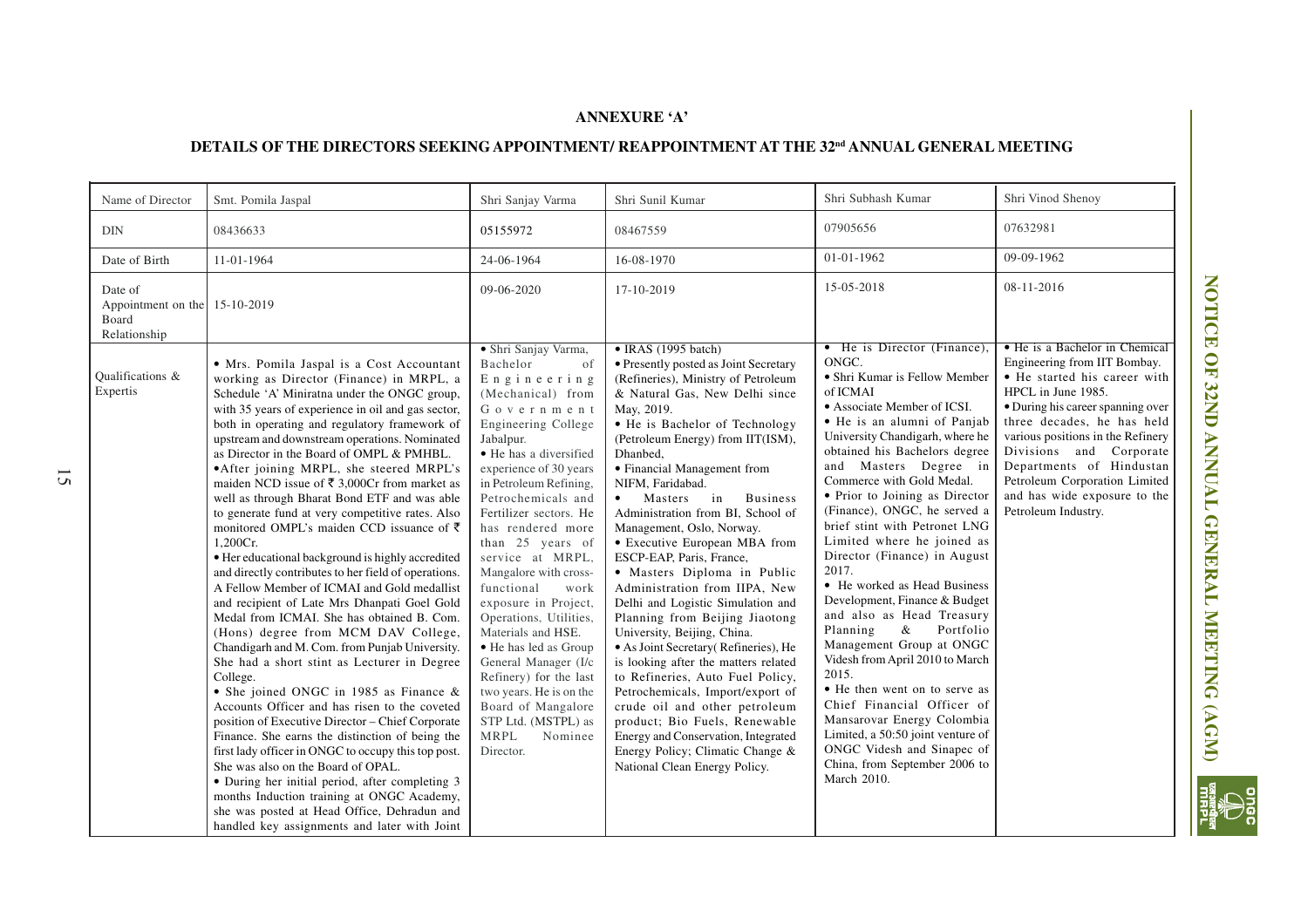|                                                                                                                           | Venture group at JVOG, Mumbai. She further had $\cdot$ He has previously<br>the opportunity to hone her skills with deputation<br>at Directorate General of Hydrocarbons (DGH) in $\log$ anizations like<br>its formative years and was instrumental in<br>developing the model Production Sharing Contracts<br>(PSC) which wasadopted as base document in many<br>pre-NELP & NELP blocks. Subsequently, she was<br>deputed to Contract Cell of MoP&NG where she<br>worked in different areas of gas pricing, Rangarajan<br>Committee, Gas utilization policy, royalty<br>committee, formulation of policies for smooth<br>implementation of PSCs and monitoring the royalty<br>and profit petroleum to GoI.<br>• She also carries with her the rich exposure of<br>ONGC Videsh, international arm of ONGC,<br>handling the assignment of In-charge, Project<br>Finance, for execution of almost all overseas projects<br>(Exploration and Development) and was actively<br>involved in smooth takeover and execution of new<br>acquisitions of OVL. Subsequently, she became<br>Head - Finance of Assam Asset, ONGC, and<br>handled this challenging assignment for 4 years.<br>• Given her multi-faceted personality, she is a<br>beacon of light for all lady officers to follow their<br>dreams and achieve them through sheer hard work<br>and focused approach. | served in reputed<br>Indo Gulf Fertiliser.<br>Jagdishpur, UP and<br>Reliance Industries<br>Ltd (Petrochemical<br>Division) Hazira,<br>Gujarat before joining<br>MRPL. | • Before joining MoP&NG, he has<br>worked with Indian Railways in<br>various capacity including Director<br>Finance expenditure in Railway Board<br>and Chief Project Manager Of<br>Accounting Reform Project of Indian<br>Railways.<br>• He is also on the Board of Hindustan<br>Petroleum Corporation Limited<br>(HPCL). | • Shri Kumar Joined Back<br>ONGC as Chief Commercial &<br>Head Treasury of ONGC in July,<br>2016 where he played a key role<br>in evaluation, and concluding<br>outstanding issues pertaining to<br>the organization.                                         |                                                                                                                                                                                                                                                 |
|---------------------------------------------------------------------------------------------------------------------------|-----------------------------------------------------------------------------------------------------------------------------------------------------------------------------------------------------------------------------------------------------------------------------------------------------------------------------------------------------------------------------------------------------------------------------------------------------------------------------------------------------------------------------------------------------------------------------------------------------------------------------------------------------------------------------------------------------------------------------------------------------------------------------------------------------------------------------------------------------------------------------------------------------------------------------------------------------------------------------------------------------------------------------------------------------------------------------------------------------------------------------------------------------------------------------------------------------------------------------------------------------------------------------------------------------------------------------------------------------------------------|-----------------------------------------------------------------------------------------------------------------------------------------------------------------------|----------------------------------------------------------------------------------------------------------------------------------------------------------------------------------------------------------------------------------------------------------------------------------------------------------------------------|---------------------------------------------------------------------------------------------------------------------------------------------------------------------------------------------------------------------------------------------------------------|-------------------------------------------------------------------------------------------------------------------------------------------------------------------------------------------------------------------------------------------------|
| Directorship<br>held in other<br>public companies<br>(excluding foriegn)<br>private and section<br>8 of Companies<br>Act) | 1.ONGC Mangalore Petrochemicals Limited<br>2. Petronet MHB Limited                                                                                                                                                                                                                                                                                                                                                                                                                                                                                                                                                                                                                                                                                                                                                                                                                                                                                                                                                                                                                                                                                                                                                                                                                                                                                                    | 1. Shell<br>MRPL<br>Aviation Fuels and<br>Services Limited<br>(SMAFSL)<br>2. ONGC Mangalore<br>Petrochemicals<br>Limited                                              | 1. Hindustan Petroleum Corporation<br>Limited.<br>2. Engineers India Limited.                                                                                                                                                                                                                                              | 1. Oil and Natural Gas<br>Corporation Limited<br>Hindustan Petroleum<br>2.<br>Corporation Limited<br><b>ONGC</b> Petro Additions<br>3.<br>Limited<br>ONGC Tripura Power<br>4.<br>Company Limited<br>Mangalore SEZ Limited<br>5.<br>Petronet MHB Limited<br>6. | 1.Hindustan<br>Petroleun<br>Corporation Limited<br>2.HPCL-Mittal Energy Limited<br>3. Prize Petroleum Company<br>Limited<br>4. Ratnagiri Refinery and<br>Petrochemicals Ltd.<br>5.HPCL Rajasthan Refinery<br>Limited<br>6.HPCL Biofuels Limited |
| Chairman/ Member<br>of the<br>committees                                                                                  | 1. ONGC Mangalore Petrochemicals<br>Limited<br>• Member - Audit Committee                                                                                                                                                                                                                                                                                                                                                                                                                                                                                                                                                                                                                                                                                                                                                                                                                                                                                                                                                                                                                                                                                                                                                                                                                                                                                             | <b>NIL</b>                                                                                                                                                            | NIL                                                                                                                                                                                                                                                                                                                        | 1. Oil and Natural Gas<br><b>Corporation Limited</b><br>• Member - Stakeholders'<br>Relationship Committee                                                                                                                                                    | NIL                                                                                                                                                                                                                                             |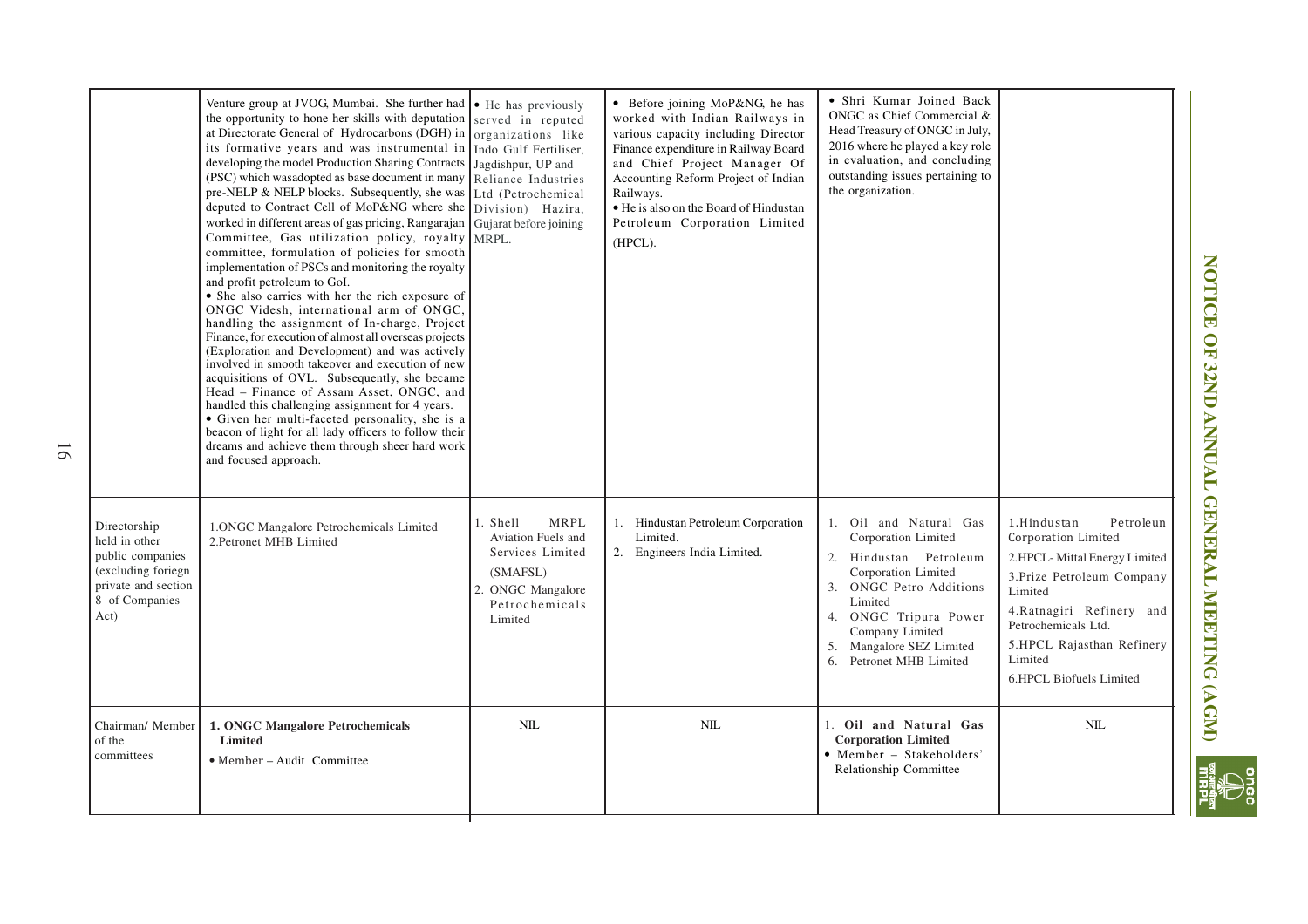|                                               |       |     |              | 2. ONGC Petro Additions<br>Limited<br>•Member-Audit Committee<br>3.0NGC Tripura Power<br><b>Company Limited</b><br>• Member-Audit Committee<br>4. Mangalore SEZ Limited<br>·Member-Audit Committee |            |
|-----------------------------------------------|-------|-----|--------------|----------------------------------------------------------------------------------------------------------------------------------------------------------------------------------------------------|------------|
| Shareholding of<br>Directors                  | $NIL$ | NIL | $\text{NIL}$ | NIL                                                                                                                                                                                                | <b>NIL</b> |
| Relationship<br>between Directors<br>inter-se | NIL   | NIL | $\text{NIL}$ | NIL                                                                                                                                                                                                | <b>NIL</b> |

**Note :** Membership/Chairmanship pertaining only to Audit Committee, Nomination & Remuneration Committee and Stakeholders' Relationship Committee is considered.

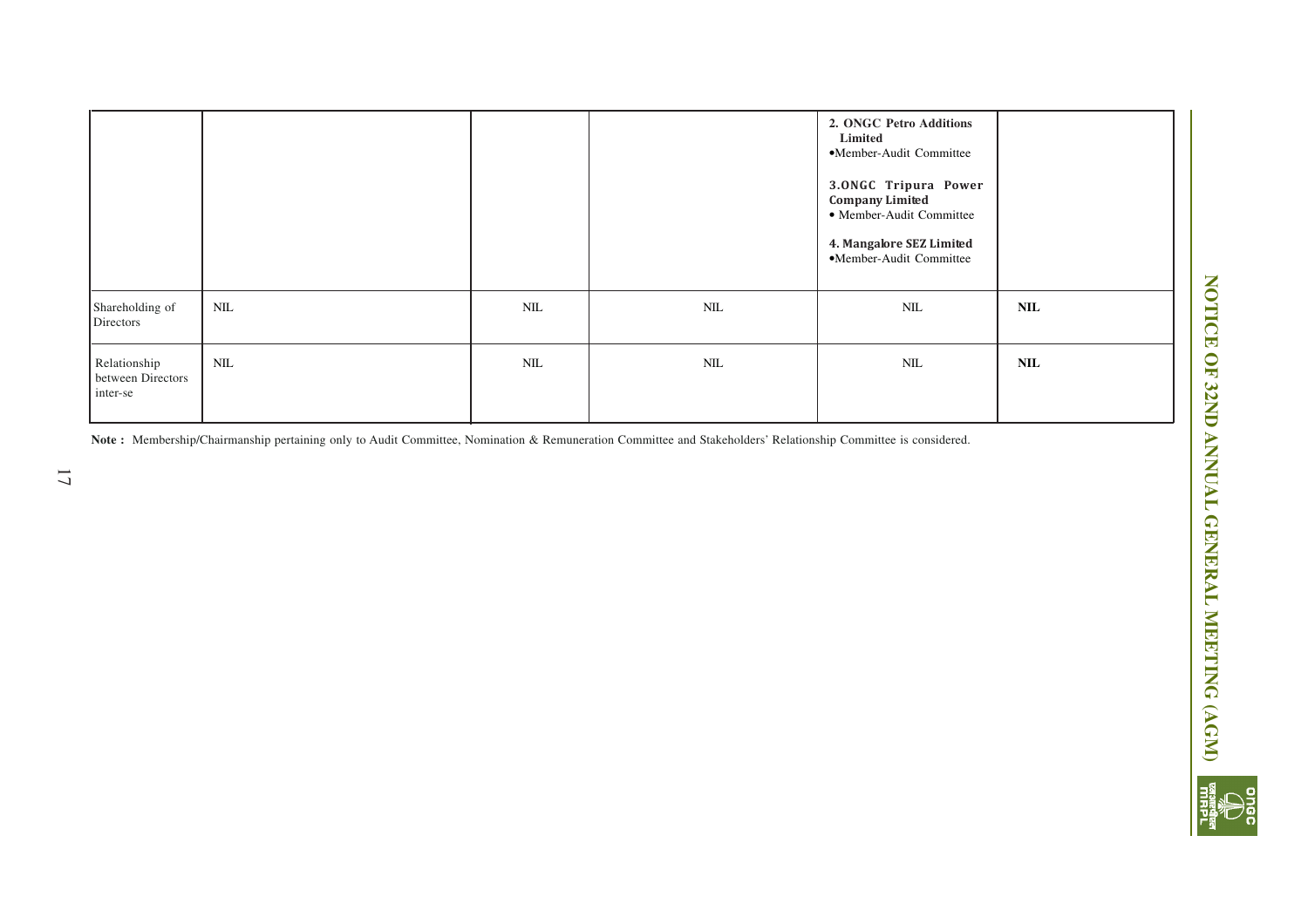

#### **THE INTRUCTIONS FOR SHAREHOLDRES FOR REMOTE E-VOTING ARE AS UNDER:**

- 1. In view of the massive outbreak of the COVID-19 pandemic, social distancing is a norm to be followed and pursuant to the Circular No. 14/2020 dated April 08, 2020, Circular No.17/2020 dated April 13, 2020 issued by the Ministry of Corporate Affairs followed by Circular No. 20/2020 dated May 05, 2020, physical attendance of the Members to the AGM venue is not required and Annual General Meeting (AGM) be held through Video Conferencing (VC) or Other Audio Visual Means (OAVM). Hence, Members can attend and participate in the ensuing AGM through VC/ OAVM.
- 2. Pursuant to the Circular No. 14/2020 dated April 08, 2020, issued by the Ministry of Corporate Affairs, the facility to appoint proxy to attend and cast vote for the members is not available for this AGM. However, the Body Corporates are entitled to appoint authorised representatives to attend the AGM through VC/OAVM and participate thereat and cast their votes through e-voting.
- 3. The Members can join the AGM in the VC/OAVM mode 15 minutes before and after the scheduled time of the commencement of the Meeting by following the procedure mentioned in the Notice. The facility of participation at the AGM through VC/OAVM will be made available for 1000 members on first come first served basis. This rule will not apply to participation of large Shareholders (Shareholders holding 2% or more shareholding), Promoters, Institutional Investors, Directors, Key Managerial Personnel, the Chairpersons of the Audit Committee, Nomination and Remuneration Committee and Stakeholders Relationship Committee, Auditors etc. who are allowed to attend the AGM without restriction on account of first come first served basis.
- 4. The attendance of the Members attending the AGM through VC/OAVM will be counted for the purpose of reckoning the quorum under Section 103 of the Companies Act, 2013.
- 5. Pursuant to the provisions of Section 108 of the Companies Act, 2013 read with Rule 20 of the Companies (Management and Administration) Rules, 2014 (as amended) and Regulation 44 of SEBI (Listing Obligations & Disclosure Requirements) Regulations 2015 (as amended), and the Circulars issued by the Ministry of Corporate Affairs dated April 08, 2020, April 13, 2020 and May 05, 2020 the Company is providing facility of remote e-voting to its Members in respect of the business to be transacted at the AGM. For this purpose, the Company has entered into an agreement with National Securities Depository Limited (NSDL) for facilitating voting through electronic means, as the authorized agency. The facility of casting votes by a member using remote e-voting system as well as venue voting on the date of the AGM will be provided by NSDL.
- 6. In line with the Ministry of Corporate Affairs (MCA) Circular No. 17/2020 dated April 13, 2020, the Notice calling the AGM has been uploaded on the website of the Company at www.mrpl.co.in. The Notice can also be accessed from the websites of the Stock Exchanges i.e. BSE Limited and National Stock Exchange of India Limited at www.bseindia.com and www.nseindia.com respectively and the AGM Notice is also available on the website of NSDL (agency for providing the Remote e-Voting facility) i.e. www.evoting.nsdl.com.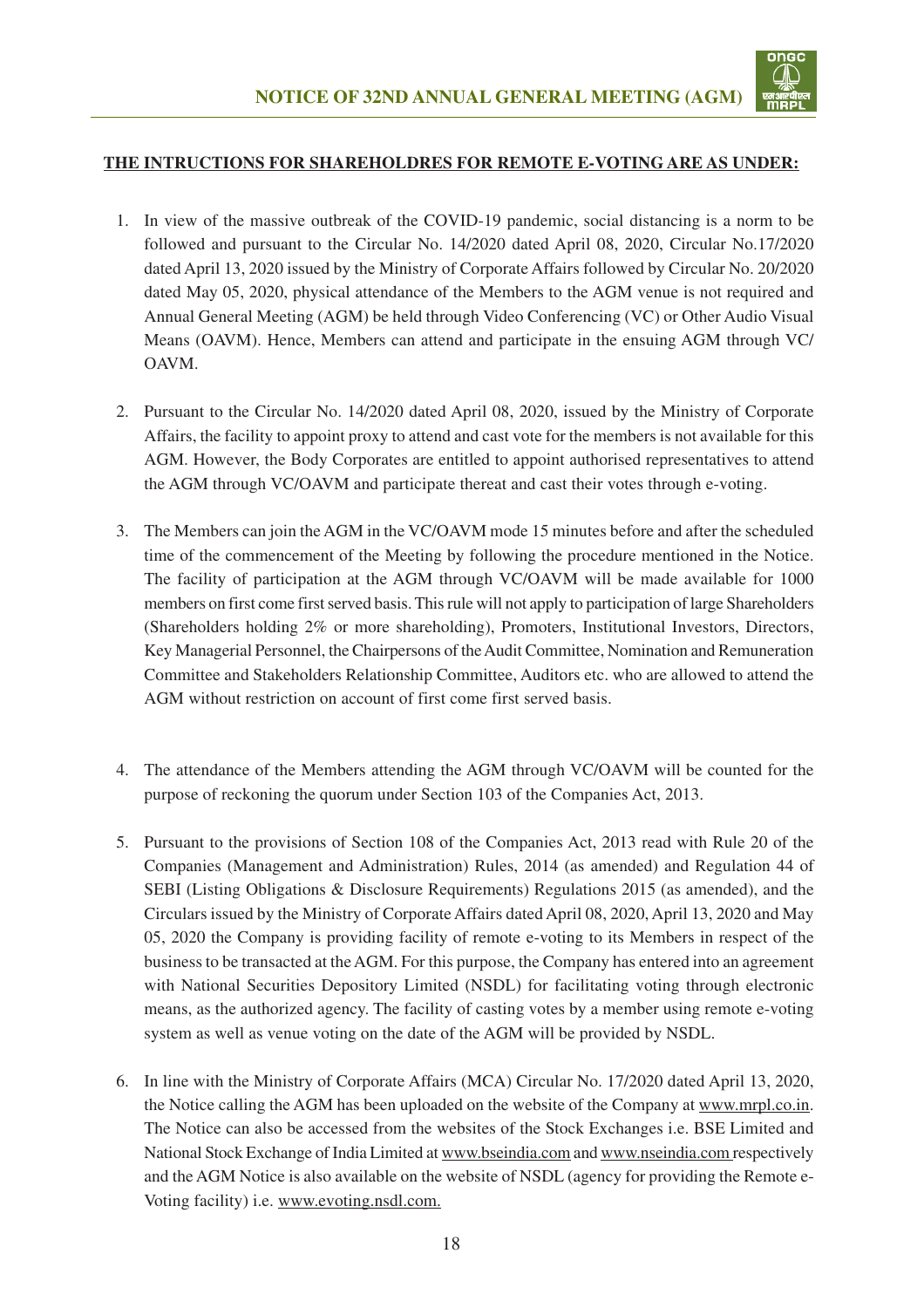

7. Corporate members intending to permit their authorized representatives to attend the Annual General Meeting pursuant to provisions of Section 113 of the Companies Act, 2013 are required to send a scanned certified copy of the relevant Board resolution authorizing the representative to attend & vote on their behalf through remote e –voting at the e-meeting.

#### **THE INSTRUCTIONS FOR MEMBERS FOR REMOTE E-VOTINGARE AS UNDER:-**

The remote e-voting period begins on 15/09/2020 at 09:00 A.M. and ends on 17/09/2020, at 5:00 P.M. The remote e-voting module shall be disabled by NSDL for voting thereafter.

#### **How do I vote electronically using NSDL e-Voting system?**

The way to vote electronically on NSDL e-Voting system consists of "Two Steps" which are mentioned below:

**Step 1: Log-in to NSDL e-Voting system at** https://www.evoting.nsdl.com/

**Step 2: Cast your vote electronically on NSDL e-Voting system.**

**Details on Step 1 is mentioned below:**

#### **How to Log-in to NSDL e-Voting website?**

- 1. Visit the e-Voting website of NSDL. Open web browser by typing the following URL: https://www.evoting.nsdl.com/ either on a Personal Computer or on a mobile.
- 2. Once the home page of e-Voting system is launched, click on the icon "Login" which is available under 'Shareholders' section.
- 3. A new screen will open. You will have to enter your User ID, your Password and a Verification Code as shown on the screen. Alternatively, if you are registered for NSDL eservices i.e. IDEAS, you can log-in at https://eservices.nsdl.com/ with your existing IDEAS login. Once you log-in to NSDL eservices after using your log-in credentials, click on e-Voting and you can proceed to Step 2 i.e. Cast your vote electronically.
- 4. Your User ID details are given below :

| Manner of holding shares <i>i.e.</i> Demat (NSDL)<br>or CDSL) or Physical | Your User ID is:1                                                                                                                                                             |
|---------------------------------------------------------------------------|-------------------------------------------------------------------------------------------------------------------------------------------------------------------------------|
| a) For Members who hold shares in demat<br>account with NSDL.             | 8 Character DP ID followed by 8 Digit Client<br>IDFor example if your DP ID is IN300*** and<br>Client ID is $12******$ then your user ID is<br>$IN300***12******$             |
| b) For Members who hold shares in demat<br>account with CDSL.             | 16 Digit Beneficiary IDFor example if your<br>Beneficiary ID is 12*************** then your<br>user ID is 12***************                                                   |
| c) For Members holding shares in Physical<br>Form.                        | EVEN Number followed by Folio Number<br>registered with the company For example if folio<br>number is 001 <sup>***</sup> and EVEN is 101456 then<br>user ID is $101456001***$ |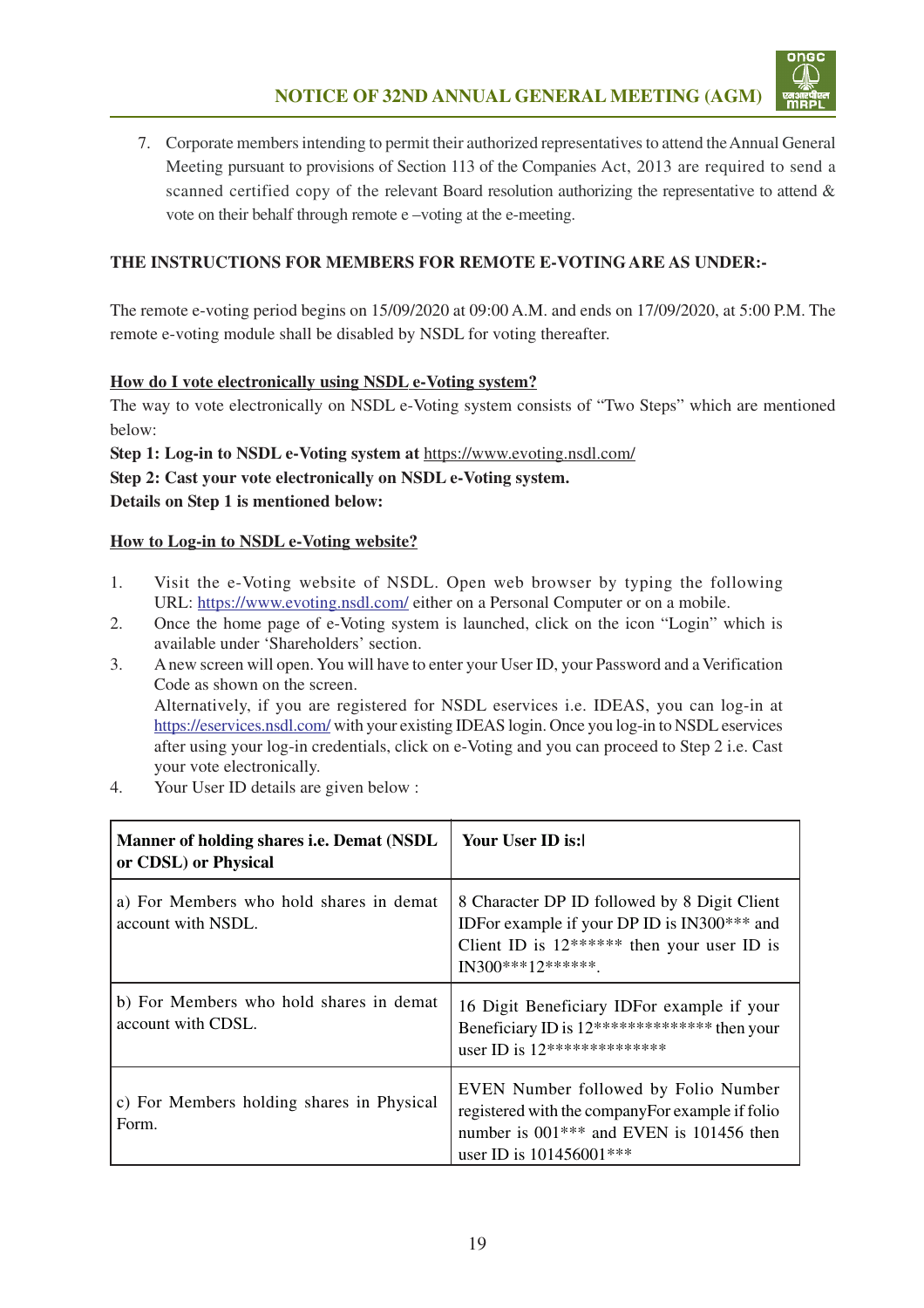

- 5. Your password details are given below:
- a) If you are already registered for e-Voting, then you can user your existing password to login and cast your vote.
- b) If you are using NSDL e-Voting system for the first time, you will need to retrieve the 'initial password' which was communicated to you. Once you retrieve your 'initial password', you need to enter the 'initial password' and the system will force you to change your password.
- c) How to retrieve your 'initial password'?
- (i) If your email ID is registered in your demat account or with the company, your 'initial password' is communicated to you on your email ID. Trace the email sent to you from NSDL from your mailbox. Open the email and open the attachment i.e. a .pdf file. Open the .pdf file. The password to open the .pdf file is your 8 digit client ID for NSDL account, last 8 digits of client ID for CDSL account or folio number for shares held in physical form. The .pdf file contains your 'User ID' and your 'initial password'.
- (ii) If your email ID is not registered, please follow steps mentioned below in **process for those shareholders whose email ids are not registered**
- 6. If you are unable to retrieve or have not received the " Initial password" or have forgotten your password:
	- a) Click on "Forgot User Details/Password?"(If you are holding shares in your demat account with NSDL or CDSL) option available on www.evoting.nsdl.com.
	- b) Physical User Reset Password?" (If you are holding shares in physical mode) option available on www.evoting.nsdl.com.
	- c) If you are still unable to get the password by aforesaid two options, you can send a request at evoting@nsdl.co.in mentioning your demat account number/folio number, your PAN, your name and your registered address.
	- d) Members can also use the OTP (One Time Password) based login for casting the votes on the e-Voting system of NSDL.
- 7. After entering your password, tick on Agree to "Terms and Conditions" by selecting on the check box.
- 8. Now, you will have to click on "Login" button.
- 9. After you click on the "Login" button, Home page of e-Voting will open.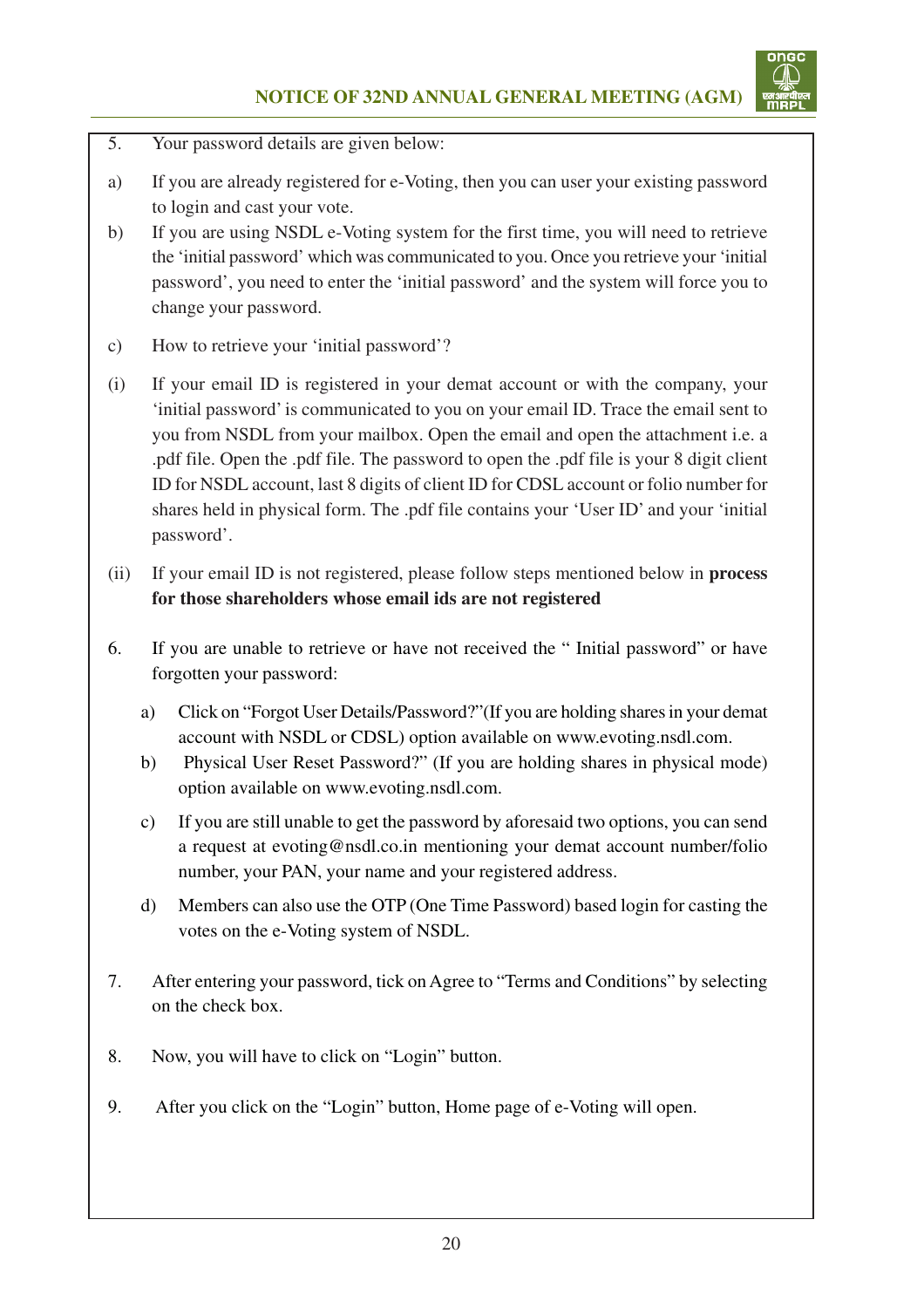

### **Details on Step 2 is given below: How to cast your vote electronically on NSDL e-Voting system?**

- 1. After successful login at Step 1, you will be able to see the Home page of e-Voting. Click on e-Voting. Then, click on Active Voting Cycles.
- 2. After click on Active Voting Cycles, you will be able to see EVEN number 113374 of Mangalore Refinery and Petrochemicals Limited in which you are holding shares and whose voting cycle is in active status.
- 3. Select "EVEN" of Mangalore Refinery and Petrochemicals Limited to cast your vote.
- 4. Now you are ready for e-Voting as the Voting page opens.
- 5. Cast your vote by selecting appropriate options i.e. assent or dissent, verify/modify the number of shares for which you wish to cast your vote and click on "Submit" and also "Confirm" when prompted.
- 6. Upon confirmation, the message "Vote cast successfully" will be displayed.
- 7. You can also take the printout of the votes cast by you by clicking on the print option on the confirmation page.
- 8. Once you confirm your vote on the resolution, you will not be allowed to modify your vote.

### **General Guidelines for shareholders**

- 1 Institutional shareholders (i.e. other than individuals, HUF, NRI etc.) are required to send scanned copy (PDF/JPG Format) of the relevant Board Resolution/ Authority letter etc. with attested specimen signature of the duly authorized signatory(ies) who are authorized to vote, to the Scrutinizer by e-mail to narasimhapaip@gmail.com with a copy marked to evoting@nsdl.co.in.
- 2. It is strongly recommended not to share your password with any other person and take utmost care to keep your password confidential. Login to the e-voting website will be disabled upon five unsuccessful attempts to key in the correct password. In such an event, you will need to go through the "Forgot User Details/Password" or "Physical User Reset Password" option available on www.evoting.nsdl.com to reset the password.
- 3. In case of any queries, you may refer the Frequently Asked Questions (FAQs) for Shareholders and e-voting user manual for Shareholders available at the download section of www.evoting.nsdl.com or call on toll free no.: 1800-222-990 or send a request to (Ms. Sarita Mote) at evoting@nsdl.co.in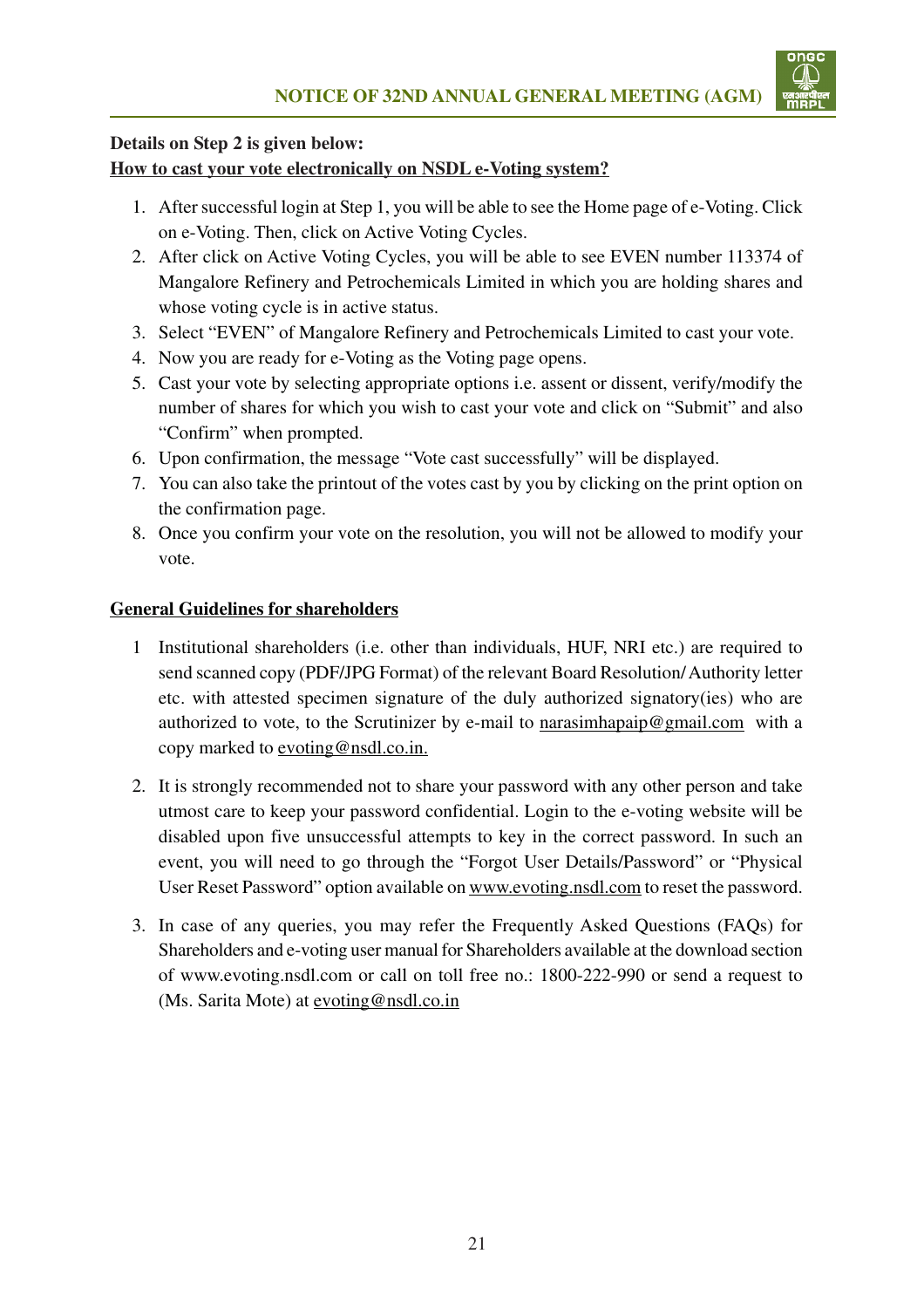

**Process for those shareholders whose email ids are not registered with the depositories for procuring user id and password and registration of e mail ids for e-voting for the resolutions set out in this notice** :

1. In case shares are held in physical mode please provide Folio No., Name of shareholder, scanned copy of the share certificate (front and back), PAN (self attested scanned copy of PAN card), AADHAR (self attested scanned copy of Aadhar Card) by email to mrplirc@linkintime.co.in.

In case shares are held in demat mode, please provide DPID-CLID (16 digit DPID + CLID or 16 digit beneficiary ID), Name, client master or copy of Consolidated Account statement, PAN (self attested scanned copy of PAN card), AADHAR (self attested scanned copy of Aadhar Card) to mrplirc@linkintime.co.in.

2. Alternatively member may send an e-mail request to evoting@nsdl.co.in for obtaining User ID and Password by proving the details mentioned in Point (1) as the case may be.

# **THE INSTRUCTIONS FOR MEMBERS FOR e-VOTING ON THE DAY OF THE AGM ARE AS UNDER:-**

- 1. The procedure for e-Voting on the day of the AGM is same as the instructions mentioned above for remote e-voting.
- 2. Only those Members/ shareholders, who will be present in the AGM through VC/OAVM facility and have not casted their vote on the Resolutions through remote e-Voting and are otherwise not barred from doing so, shall be eligible to vote through e-Voting system in the AGM.
- 3. Members who have voted through Remote e-Voting will be eligible to attend the AGM. However, they will not be eligible to vote at the AGM.
- 4. The details of the person who may be contacted for any grievances connected with the facility for e-Voting on the day of the AGM shall be the same person mentioned for Remote e-voting.

# **INSTRUCTIONS FOR MEMBERS FOR ATTENDING THE AGM THROUGH VC/OAVM ARE AS UNDER:**

1. Member will be provided with a facility to attend the AGM through VC/OAVM through the NSDL e-Voting system. Members may access the same at https://www.evoting.nsdl.com